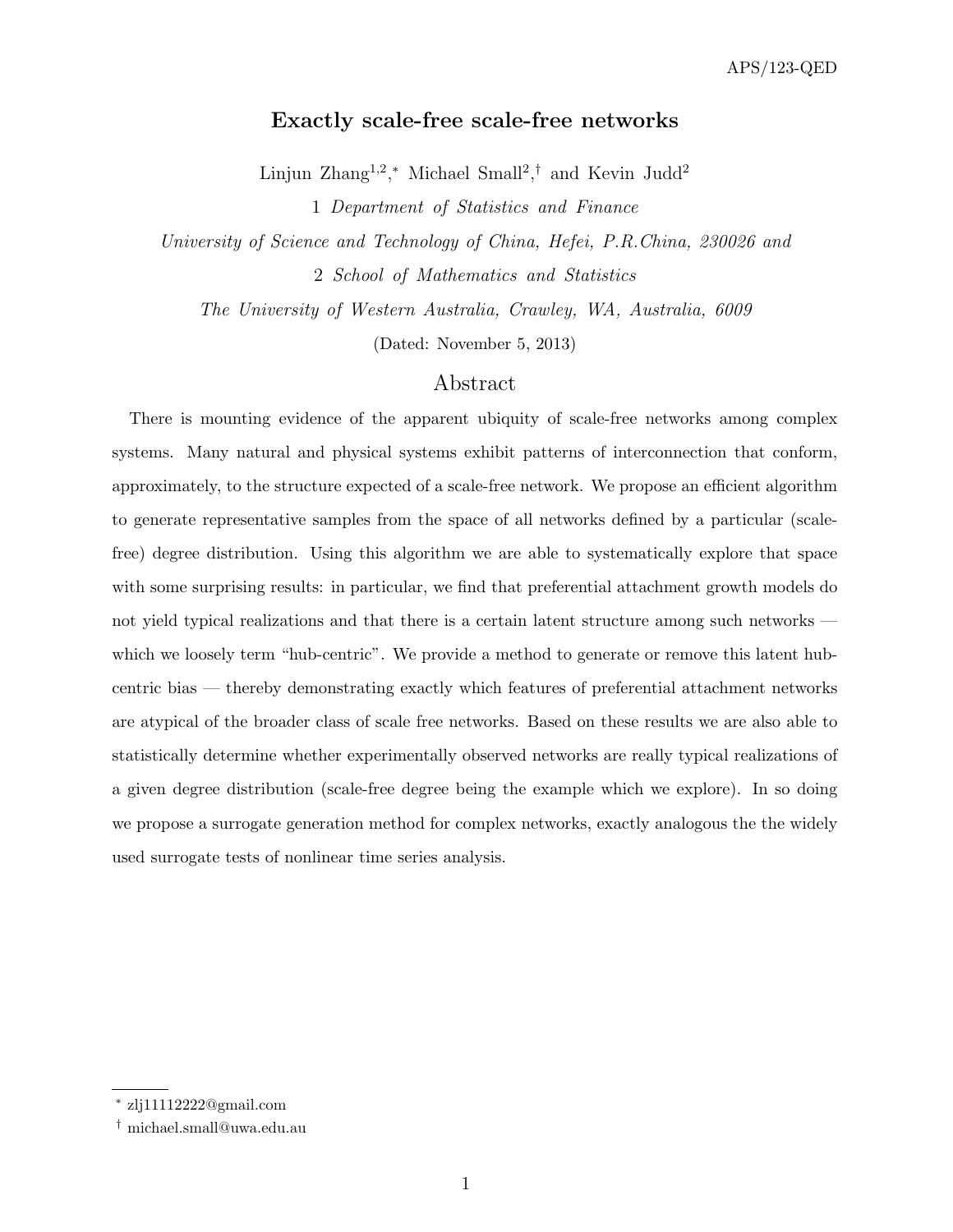## I. INTRODUCTION

The notion of scale-free networks has been around for a while [? ]. The introduction of the preferential attachment (PA) algorithm for generating random scale-free graphs was a significant step in understanding the properties of scale-free networks, and the physical processes that create them. PA has spawned a good deal of subsequent algorithms and analysis.

The purpose of this paper is to highlight that not all scale-free networks have the same properties, and that algorithms, like PA, do not capture the full richness of scale-free networks, nor do they necessarily display the properties they may termed typical of all scale-free networks.

To achieve our aim, we first briefly recall in this introduction the principal processes that have been proposed to discribe and generate scale-free networks, and indicate some of their deficiencies as models of typical scale-free networks. We then propose a maximum entropy process that provides an unbiased sample of the set of all scale-free networks. A maximum entropy process provides a better representation of expected properties of scalefree networks, both in terms of richness and typicality. A maximum entropy process also provides a unbiased standard against which other processes that generate scale-free networks can be compared.

In section II we make a careful comparison of PA with our unbiased standard to illustrate how PA has a significant bias in the structural properties of the networks it generates. We demonstrate it has a *hub-centric* bias.

In section III we use a surrogate data approach to examine a selection of real-world networks claimed to be scale-free, and analyse in what sense these networks are typical of scale-free networks and how they differ.

#### A. Scale-free networks from processes

In this section we briefly review the notion of scale-free networks, and the principal models of the physical processes that generate scale-free networks. These models can be broadly divided into *growth* models and *configuration* models.

Scale-free networks are usually identified by the histogram of node degrees having a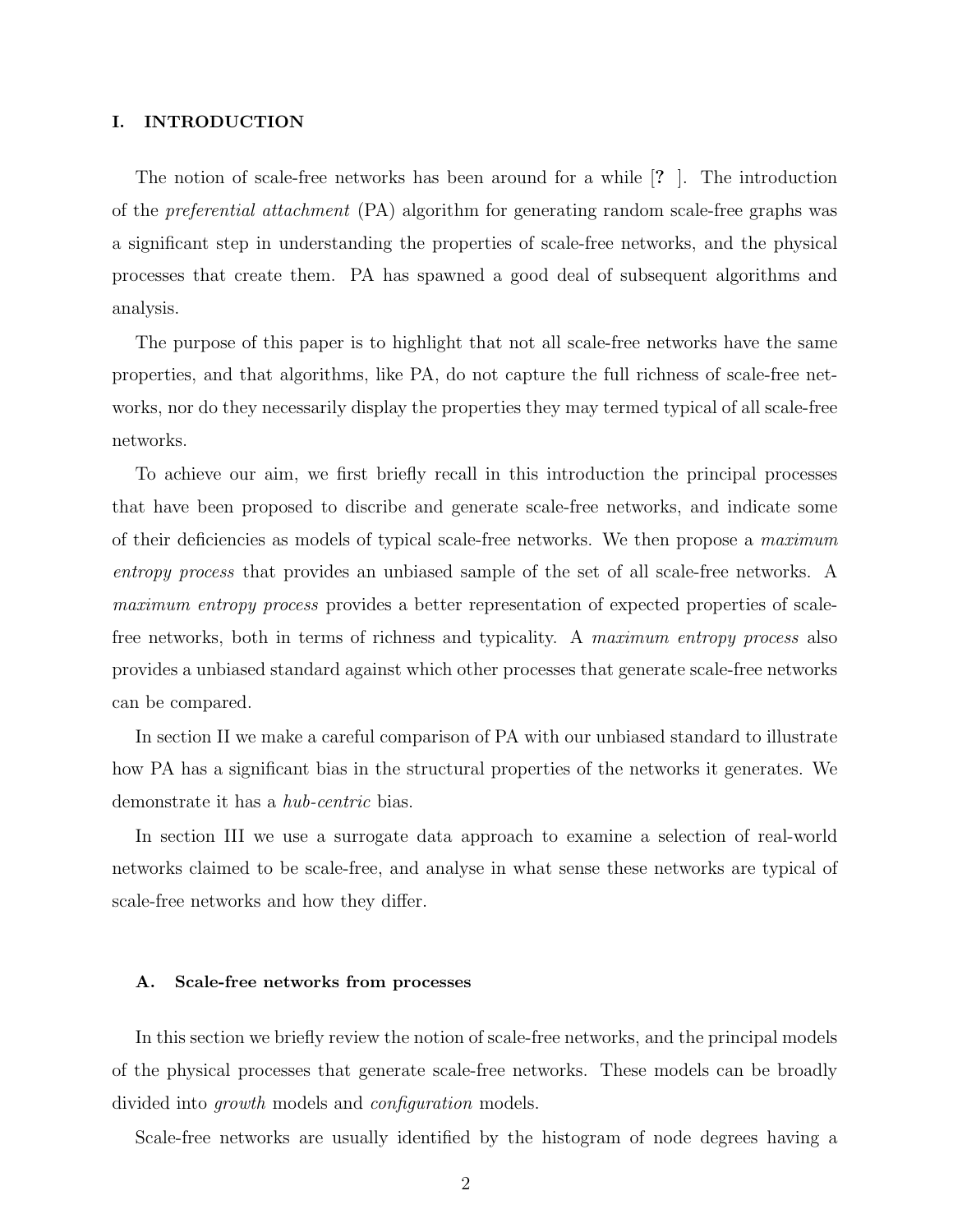power-law tail. Many naturally occurring networks have been identified as having a scale-free property: citation and collaboration networks [4? ? ], airline networks [? ], protein-protein interaction [? ], metabolic pathways [? ], the world-wide web and internet [? ].

To understand the formation of scale-free networks various models have been proposed to mimic the physical or conceptual processes that build and shape these networks. One of the first, proposed by Barabási and Albert, is *preferential attachment* [1], which is a restatement of the process discribed by de Solla Price [3] as a model of observed scale-free networks of citations [4].

Preferential attachment is an *unchanging*, *additive* growth process, where nodes of a fixed degree are added to the network, with links perferentially attached to existing nodes depending on their degree; usually proportional to the degree. Although this was suggested as a model of the process that grows to world-wide web (seen as hyperlinks between webpages), it was recognised that there is an aging process (AOL is replaced by Facebook, yahoo looses popularity to Google) so that attachment preferences *change* as the network growth procedes [6, 9, 10].

Other processes can be introduced into a network growth model, such as *shuffling* parts of the network, and *deletion* of links and nodes  $[6, 15]$ , such that these actions do not change the underlying scale-free property of the networks produced.

Scale-free networks can be produced by processes that are not growth processes. Configuration models procede by choosing nodes to have prescribed degrees, then connecting these together to form a scale-free network [11]; although care is needed to ensure the networks obtained satisfy other expected properties, such as, being simple (no self-links or multiple edges between nodes) and connected [8, 12, 15].

#### B. Not all scale-free networks are the same

With so many different processes generating scale-free networks, the question arises: do they generate the same networks? The simple answer is no. Many differences in the scalenetworks generated by different processes have been noted; some particular differences are outlined in the following.

Consider a preferential attachment process that attachs nodes of degree m. This choice clearly effects the robustness of the networks generated, and it effects other properties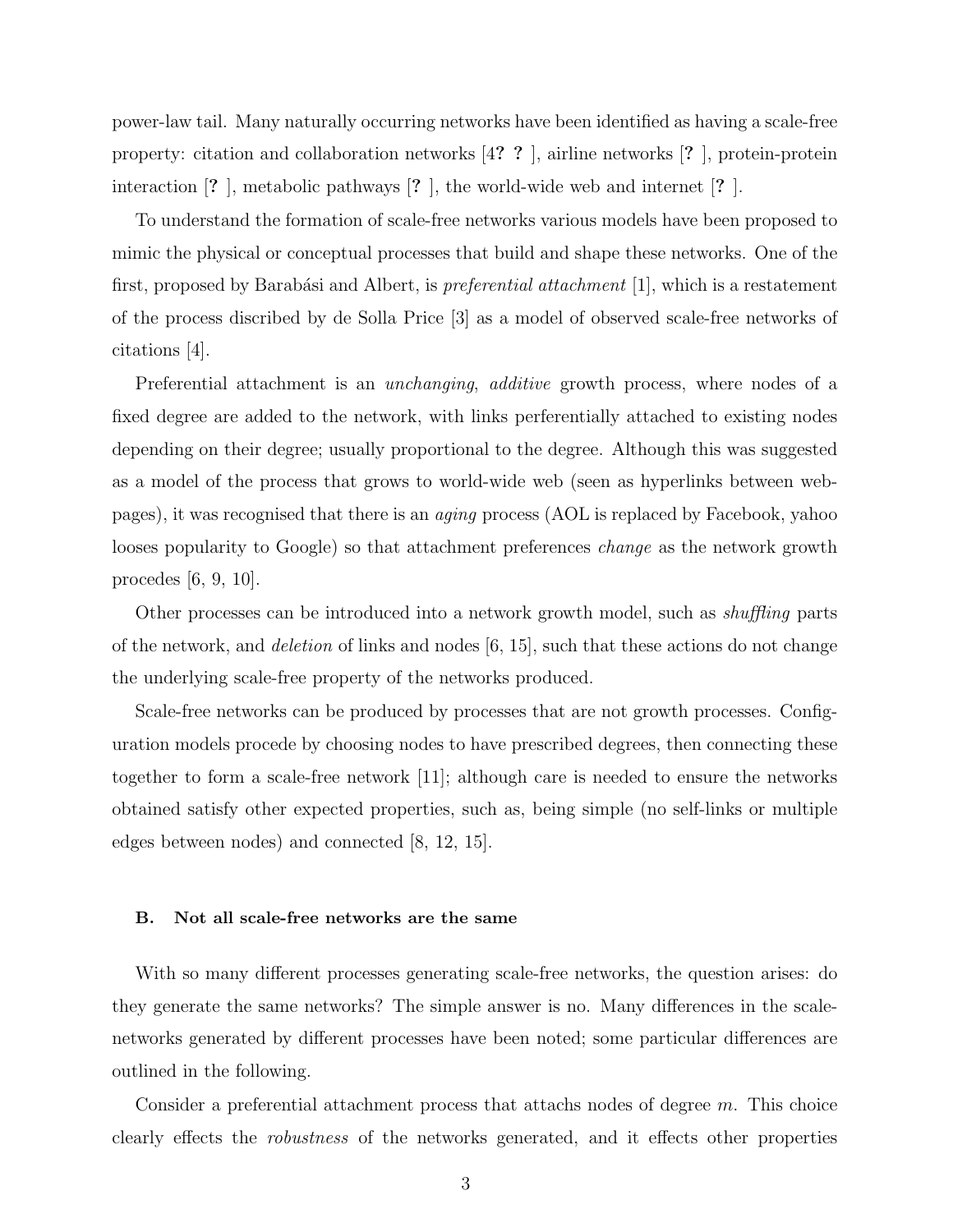too [15]. If the probability of linking a new node to a node of degree d is  $d + A$ , where  $A > 0$  is a constant called the *initial attractiveness* [13], then it can be shown that the power-law tail has an exponent  $\gamma = 2 + A/m$ . This type of preferential attachment process restricts the power-law exponent to  $\gamma > 2$ . Some real-world networks have  $\gamma < 2$ , and network growth models can be modified to shape networks and allow such power-laws [14, 15].

When other network statisics are considered (such as diameter, node-degree assortativity, clustering coefficients), then the differences between scale-free networks found in the realworld and generated by different models become more apparent.

For example, consider the node-degree assortativity of scale-free networks generated by preferential attachment. These networks have low assortativity, but many natural networks are found to have very high assortativity [16]. Although these natural networks are not scale-free, it can be shown that other processes can generate scale-free networks with high node-degree assortativity [17]. Newman [18] observed systematic biases in the assortativity of real-world scale-free networks: technological networks tended to be dis-assortative, social networks assortative. Newman also showed that networks generated by preferential attachment have a definite bias compared to real-world networks; on the other hand, altruistic attachment does not [19]. Other issues with the assortativity of preferential attachment networks have been observed [6, 20].

More generally, it has been noted that growth models have systematic biases (of network statistics) relative to configuration models [5, 21]. Indeed, networks of growth models usually only attain the scale-free property asymptotically, and small networks display systematic biases [16, 20]; configuration models need not have biases.

#### C. Maximum entropy processes

In this section we aim to define a process that generates scale-free networks in as pure form as possible, that is, without any biases. This process is a *maximum entropy* process, which can serve as a standard to which other processes can be compared to both recognise and understand the nature of their biases.

As previously noted, *scale-free* is usually taken to mean that the node-degree histogram has a power-law tail. We need to make this definition more precise. Let  $\mathcal G$  be the set of connected simple graphs with N nodes, and  $\mathbf{n}(G) = (n_1, \ldots, n_{N-1}), n_k \in \mathbb{Z}$ , be the degree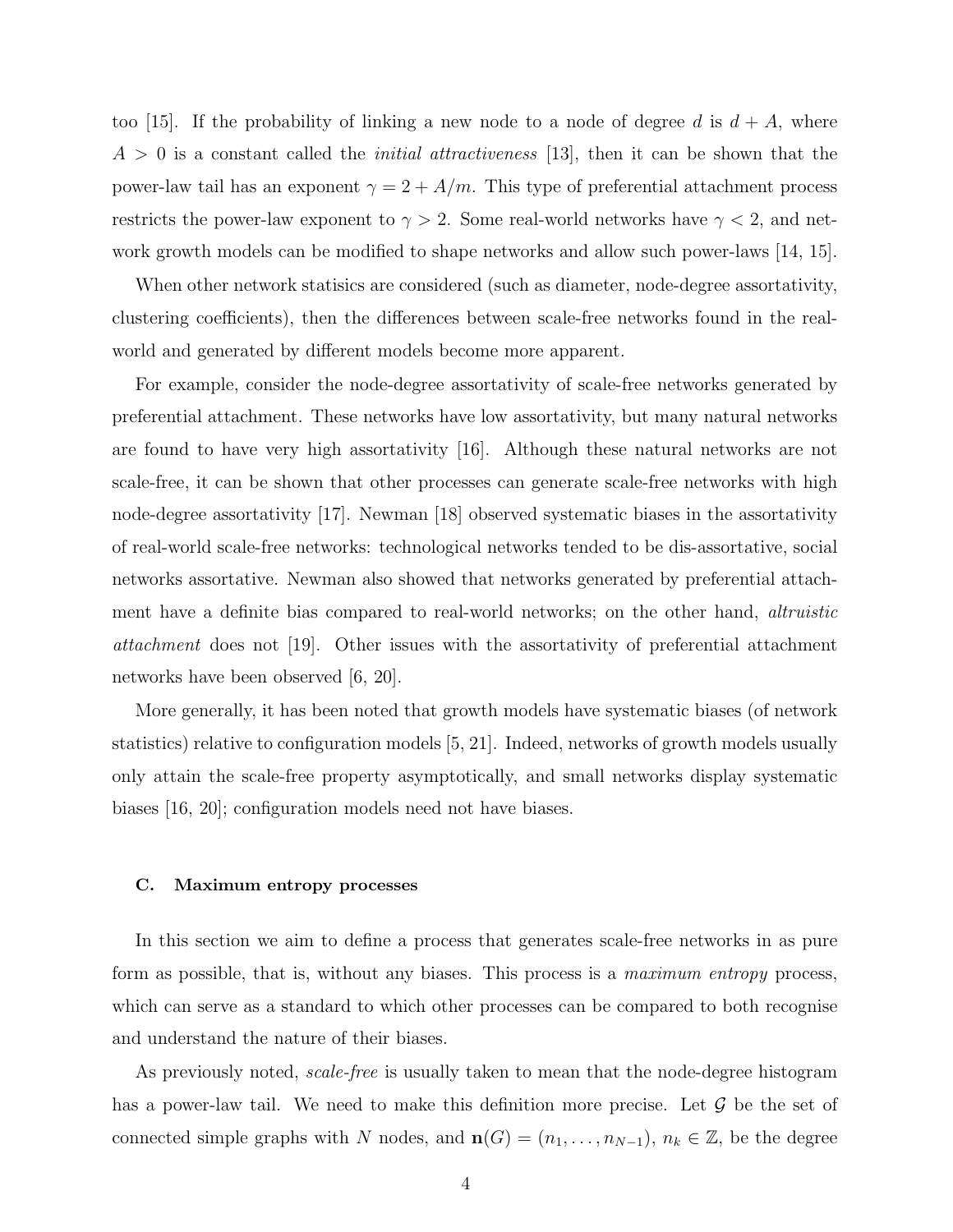histogram of  $G \in \mathcal{G}$ , that is,  $n_k$  is the number of nodes of degree k.

**Definition 1.** If  $\mathbf{p} = (p_1, \ldots, p_{N-1})$ , where  $p_k \in [0,1]$  and  $\sum_{k=1}^{N-1} p_k = 1$ , then  $\mathbf{p}$  has a power-law tail if  $p_k = c(k-d)^{-\gamma}$  for  $k > m$ , where  $d, m \in \mathbb{Z}$ ,  $c, \gamma \in \mathbb{R}$ ,  $d, m \ge 0$  and  $\gamma > 1$ .

Definition 2.  $G \in \mathcal{G}$  is a scale-free graph if  $\mathbf{n}(G) \approx N\mathbf{p}$ , where  $\mathbf{p}$  has a power-law tail.

What approximately equal means in  $\mathbf{n}(G) \approx N\mathbf{p}$  is not always clear. It is usually taken to mean that the form  $c(k - d)^{-\gamma}$  fits  $\mathbf{n}(G)$ , in the sense of least-squares curve-fitting of  $\log n_k$  against  $\log k$ , or a multinomial fit of **n** against **p**.

Of interest are processes generating independent random scale-free graphs. A stationary stochastic process  $\mathcal P$  generating independent random graphs in  $\mathcal G$  is equivalent to selecting graphs according to a fixed probability mass function  $P: \mathcal{G} \to [0,1]$ , where  $\sum_{G \in \mathcal{G}} \mathcal{P}(G) = 1$ . Write  $G \sim \mathcal{P}$  to denote that  $G \in \mathcal{G}$  is selected according to process  $\mathcal{P}$ . (Since the process is completely defined by its probability mass function, use the same symbol  $P$  to denote the process and its probability mass function.)

**Definition 3.** A process  $P$  generates scale-free graphs (on average), if

$$
\mathbb{E}[\mathbf{n}(G) | G \sim \mathcal{P}] = N\mathbf{p},\tag{1}
$$

where **p** has a power-law tail.

Such a process generates *scale-free graphs*, as Defn. 2, with the notion of *approximately* equal,  $\mathbf{n}(G) \approx N\mathbf{p}$ , implicitly defined by  $P$ . For example, one can compute the variance  $\mathbb{E}[\sum_{k=1}^{N-1}(n_k-Np_k)^2 \mid G \sim \mathcal{P}],$  or compute the probability of a histogram  $\mathbf{n}(G)$  deviating from Np in some norm by more than a threshold  $\epsilon$ , that is, Pr( $\|\mathbf{n}(G) - N\mathbf{p}\| > \epsilon$  |  $G \sim \mathcal{P}$ ).

Preferential attachment  $\mathcal{P}_{PA}$ , as defined by Barabási and Albert [1], is one example of such a process; a network is growth by random preferential attachment until a graph with N nodes is obtained. This process implicitly defines the probability mass function for  $G \in \mathcal{G}$ , which depends on  $m$  and how the seed network is choosen. Other growth models (with link aging, initial attractiveness, shuffing) will usually obtain different probability mass functions.

A difficulty with growth processes, like  $\mathcal{P}_{PA}$ , is although they satisfy Defn. 3 of scalefree processes, the power-law  $\gamma$  is implicitly defined. Nor is it clear that  $\gamma$  is necessarily the same for all graphs generated for fixed growth parameters. One of the advantages of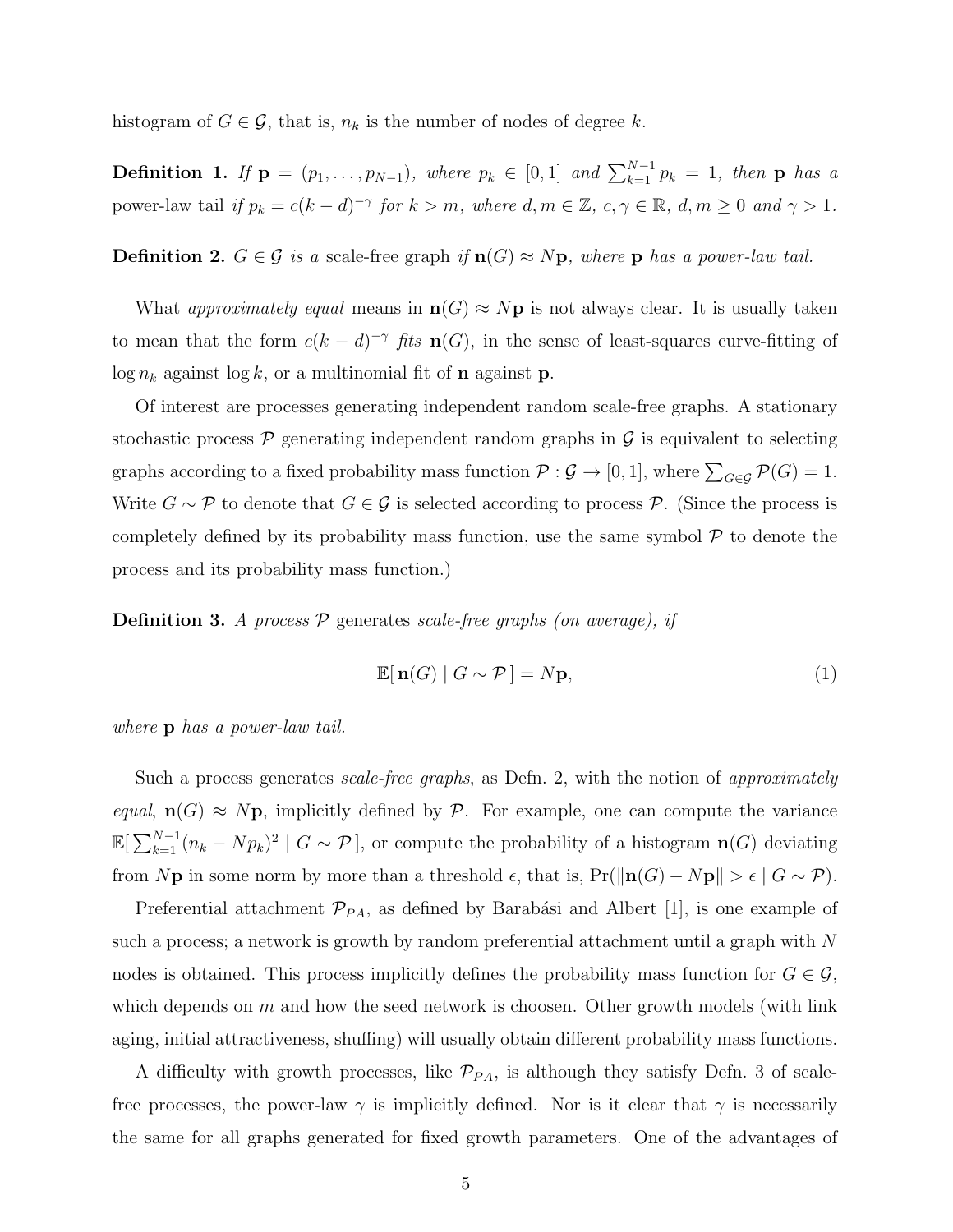configuration models is the mean histogram  $N\mathbf{p}$  is prescribed: the process combines nodes with pre-defined degrees into a network [11].

Even if two processes generate scale-free graphs by Defn. 3, or have the same power-law  $\gamma$ , or have the same expected histogram  $N_{\rm P}$ , the expected value of other graph statistics such as assortativity, clustering, diameter, may be quite different as noted in the previous section.

If we are to understand the nature of scale-free graphs, and the nature of the processes that generate them, then it is useful to establish some benchmark or standard against which processes are compared. To some extent  $\mathcal{P}_{PA}$  has served that propose, principally because it is a simple growth process. Unfortunately, it is not a satisfactory standard for many reasons we already indicated: it has a limited range of  $\gamma$ ; **p** and  $\gamma$  are implicitly defined; it has known biases of statistics like assortativity.

We propose that the best standard against which to compare processes that generate scale-free networks is a *maximum entropy* process  $\mathcal{P}_{ME(p)}$  with prescribed mean histogram Np. A maximum entropy process samples all scale-free graphs with mean histogram Np with the least bias or emphasis of structures and features that are not common features of all such scale-free graphs.

**Definition 4.** The Maximum entropy process  $\mathcal{P}_{ME(p)}$  uniformly samples **n** by the multinomial distribution of **p**, and uniformly samples graphs with the histogram **n**. That is,  $Pr(G | G \sim \mathcal{P}_{ME(p)}) = Pr(G | n) Pr(n | p)$ , where

$$
\Pr(G \mid \mathbf{n}) = |\{ G \in \mathcal{G} \mid \mathbf{n}(G) = \mathbf{n} \}|^{-1},\tag{2}
$$

and

$$
\Pr(\mathbf{n} \mid \mathbf{p}) = N! \prod_{k=1}^{N-1} \frac{p_k^{n_k}}{n_k!}.
$$
\n(3)

The process  $\mathcal{P}_{ME(p)}$  has maximum entropy for the following reasons. It partitions all graphs in  $\mathcal G$  into equivalence classes by histogram **n**, and uniformily samples these (2), hence, achieving maximum entropy within these equivalence classes. The sampling of **n** uses a multinomial distribution (3), which is the maximum entropy process for filling a histogram with frequencies **p**. Hence, even though the degrees of nodes within a graph are not independent, the degrees of nodes of a successive randomly generated graphs behave as though they were independent.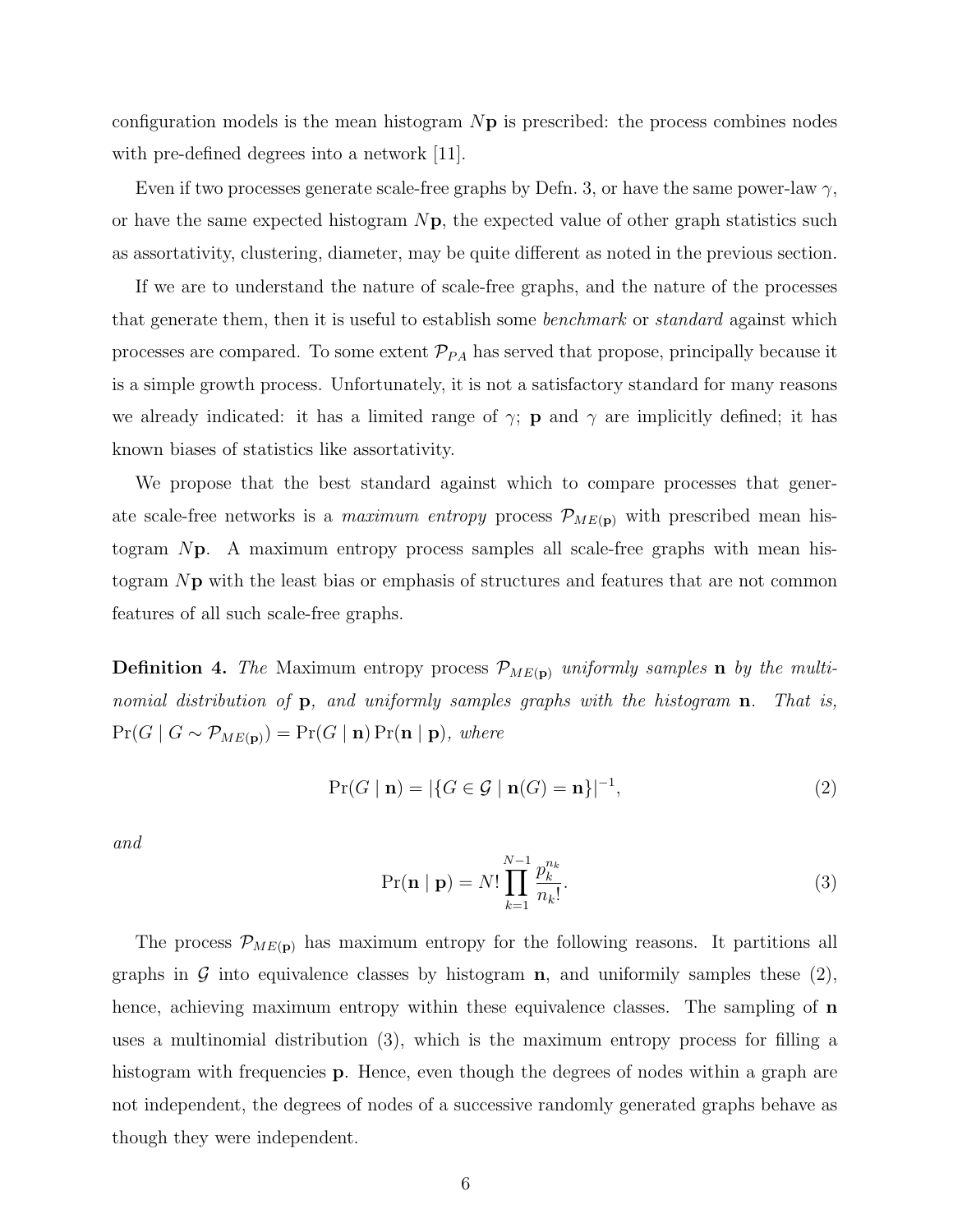## D. Implementing  $\mathcal{P}_{ME(\mathbf{p})}$

The *Maximum entropy* process  $\mathcal{P}_{ME(p)}$  could be implemented by as a Monte Carlo Markov Chain (MCMC) [15]. However, a naive MCMC implementation converges slowly and would not be effective for large graphs [25–27]. In this section we state a sufficient algorithm to generate large graphs efficiently. The key ingredients are edge switching [28], connectivity testing [15], and constructing graphs from degree sequences [30, 31]; eee appendix A for implementation details.

For  $G \in \mathcal{G}$  let  $\mathbf{d}(G) = (d_1, \ldots, d_N)$  denote the *degree sequence*, that is,  $d_i > 0$  is the degree of node *i*. A arbitrary degree sequence  $\mathbf{d} \in \mathbb{Z}^N$  is called *graphical* if there exists  $G \in \mathcal{G}$  such that  $\mathbf{d}(G) = \mathbf{d}$ .

Algorithm 1. Let p be a target probability mass (with power-law tail).

- 1. Generate a sample n from the multinomial distrubtion of p.
- 2. Generate a uniformly sampled random degree sequence **d** from **n**.
- 3. Use the Havel-Hakimi process to test  $\bf d$  is graphical and construct the canonical graph  $G$ with  $\mathbf{d}(G) = \mathbf{d}$ . If  $\mathbf{d}$  is not graphical, then return to step 2.
- 4. Test G is connected; if not, then return to step 2.
- 5. Apply edge-switching to G to uniformly sample the equivalence class of  $\mathbf{n}(G)$ .

## II. A HUB OF HUBS IS MORE THAN A RICH CLUB

In this section we use algorithm 1 to explore what are the typical properties of scale-free networks, and moreover, infer that PA networks exhibit an atypical "hub-centric" structure. Power-law distributions alone imply that the degree distribution has a long tail and some nodes in the tail must have high degree, but the presence of "hubs" implies something more and are often said to "hold the network together". What we observe in the following is something more than this. There are three properties to which we refer with the term "hub-centric" (which we define later in an algorithmic sense): (i) the distribution of hubs throughout the network, (ii) their interconnection, and (iii) their connection with low-degree nodes. The presence or absence of these three properties determine, to a very great extent,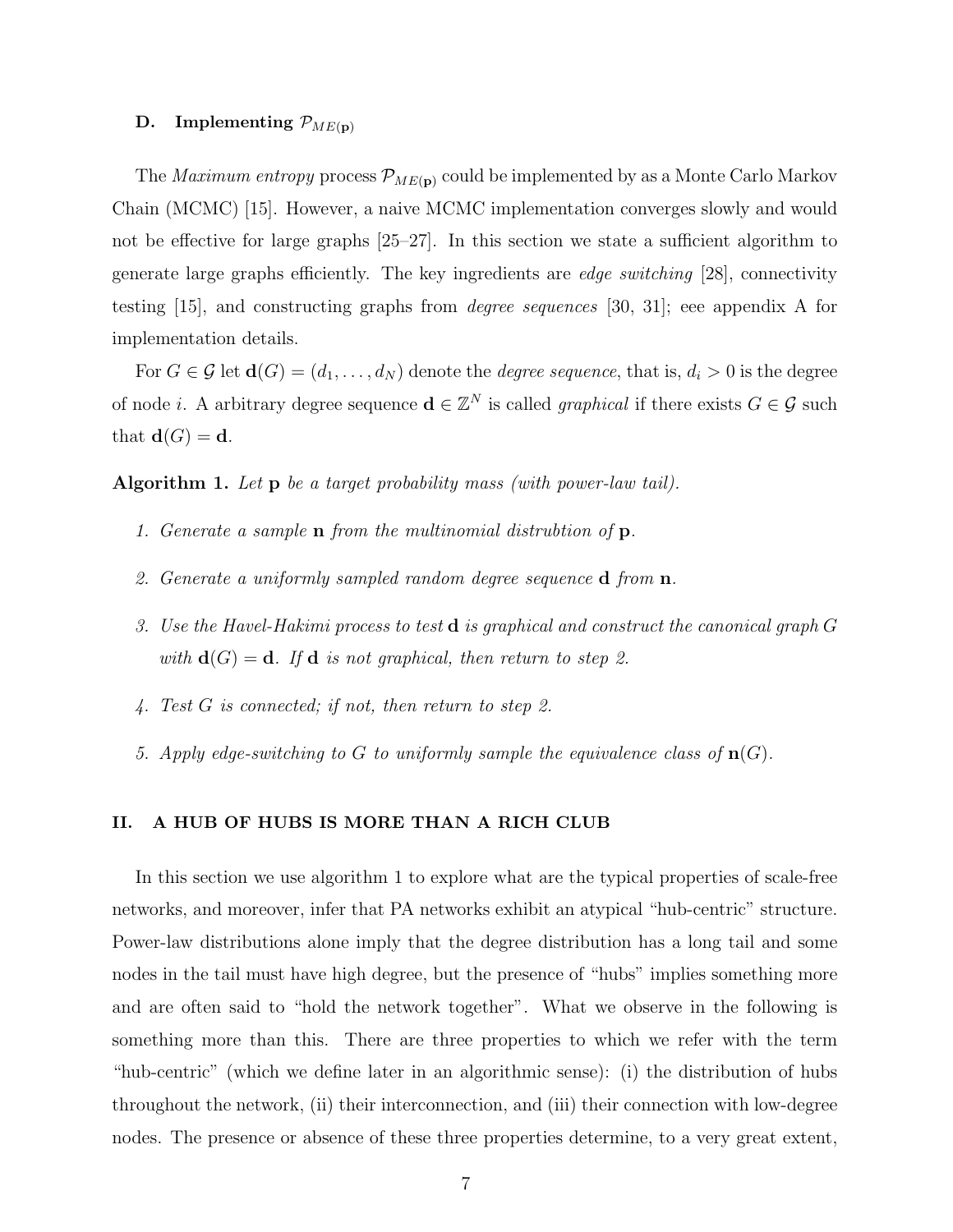many of the global properties of a scale-free network. Moreover, we observe that PA networks exhibit properties which are atypical of the broader class.

However, before moving to the conclusion that the difference between these two types of networks is due to the hub-centric properties of PA networks, we first present a numerical study of the various main measures of network geometry: assortativity, clustering coefficient and diameter. We apply these measures to various different families of scale-free networks to highlight the wide variation which is possible. We will also explore other prominent features — most importantly: (i) the robustness to targeted worst-case attacks (i.e. "attack vulnerability" [32]) on hubs; and (ii) a detailed motif analysis.

For classical preferential attachment procedure proposed by Barabasi and Albert [1], the exponent of the resulting network is only controlled by  $m$  (the number of edges added at each step). As a result, we produce four types of PA networks, with  $m = 1, 2, 3, 4$ , and then use the formula given in [22] to estimate the exponent:

$$
\tilde{\gamma} \simeq 1 + N \left[ \sum_{i=1}^{N} \log \frac{d_i}{d_{\min} - \frac{1}{2}} \right]^{-1} \tag{4}
$$

where  $\mathbf{d} = (d_{\min}, \dots, d_n)$ , where  $d_{\min} = m$ , is a degree sequence which satisfies the power-law distribution.

For a particular N and m we generate 40 PA networks. With the corresponding estimate of  $\gamma$  we substitute these values into the algorithm 1 and generate the an ensemble (of 40) corresponding uniformly sampled graphs (we call such graphs UniS networks hereafter). Results reported below have  $N = 2000$  and  $m = 1, 2, 3, 4$ . Computation with other values produced comparable results. In the following subsections we examine each of the network properties outlined above, starting with motif rank and then robustness.

#### A. Comparison of motif rank

The motif, defined as a small connected subgraph that recurs in a graph, is the basic building block, or functional unit, of complex networks [33]. In real-world networks (e.g. gene regulatory networks), the relative frequencies with which motifs appear represent different functions of the network [34, 35]. Moreover, it sheds light on the structure of the whole network. We restrict our analysis here on the four-node motifs, and classify them into three groups:  $\{A, D\}$ ,  $\{B, E\}$ ,  $\{C, F\}$  (shown in Fig. 1), which suggests they are the building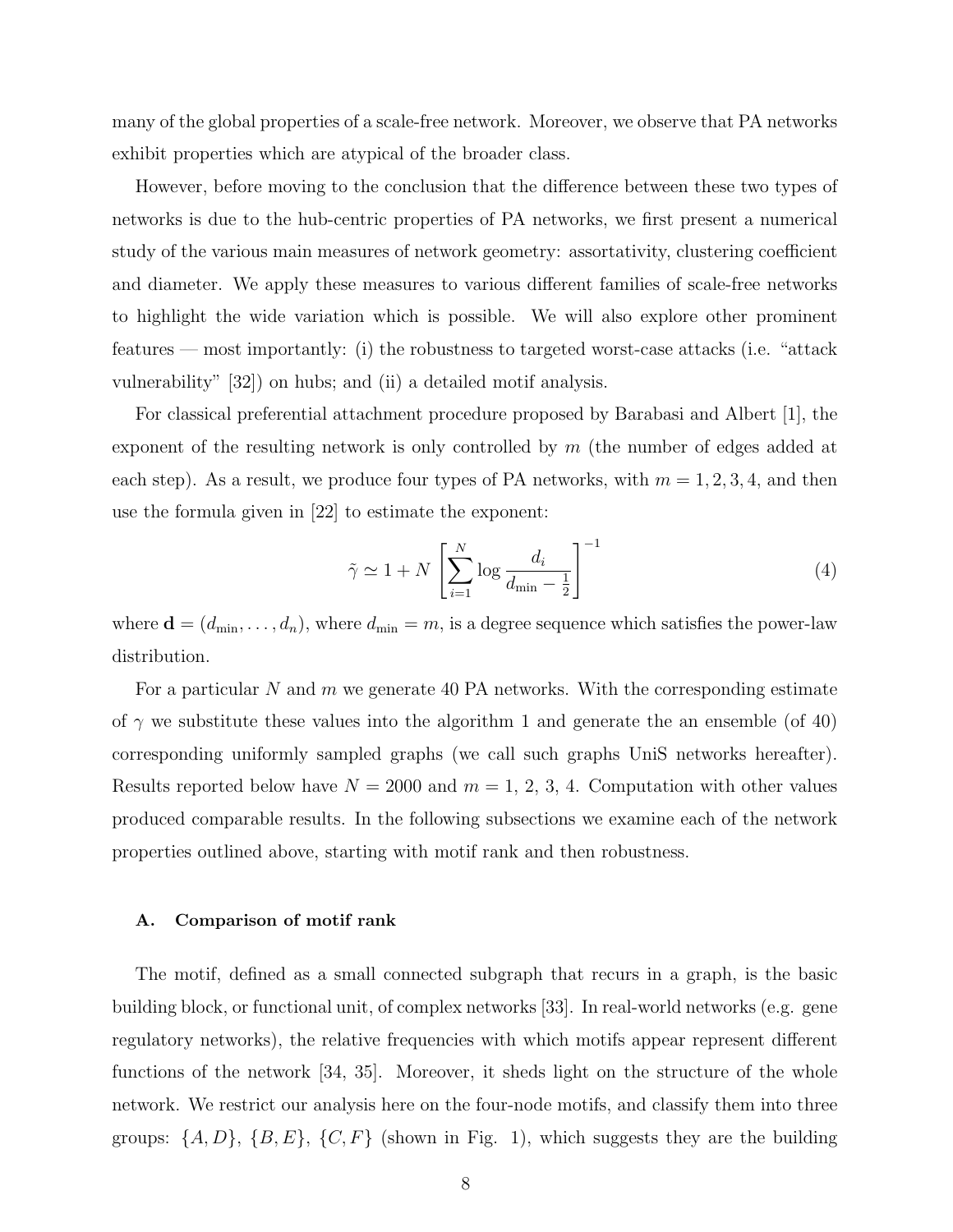

FIG. 1. Each figure shows the frequencies of six types of four-node motifs, for a corresponding networks with  $m \in \{1, 2, 3, 4\}$ . On the left, are the results for preferential attachment, on the right, the uniform sampling algorithm.

blocks of the sparse, mild, and dense networks. The result of the motif analysis is also shown in Fig. 1.

From Fig.1, there is an apparent difference between the motif distribution of these two type of networks: as m increases, the motif frequencies of PA networks become larger, and the "dense" motifs of type C occur more frequently than the less dense type  $E$  — suggesting that the PA networks are denser than the corresponding UniS networks. This would be a natural consequence of the PA networks becomes more hub-centric (more cross links between hubs) as  $m$  increases, while the hubs of the UniS network remain more evenly distributed (less cross-links between hubs, and correspondingly fewer "dense" motifs).

#### B. Robustness and attack vulnerability

Due to the heavy tail of the power-law distribution, scale-free networks are often claimed to be simultaneously robust to the random loss of nodes (i.e. "error tolerance") and fragile to targeted worst-case attacks [32]. The robustness is seen to be a consequence of the extremely high number of ("unimportant") low degree nodes, the fragility is due to the extremely important role of the hubs. This property is also called the "Achilles´ heel" of PA networks, or the "robust yet fragile" feature. Intuitively, the inhomogeneous connectivity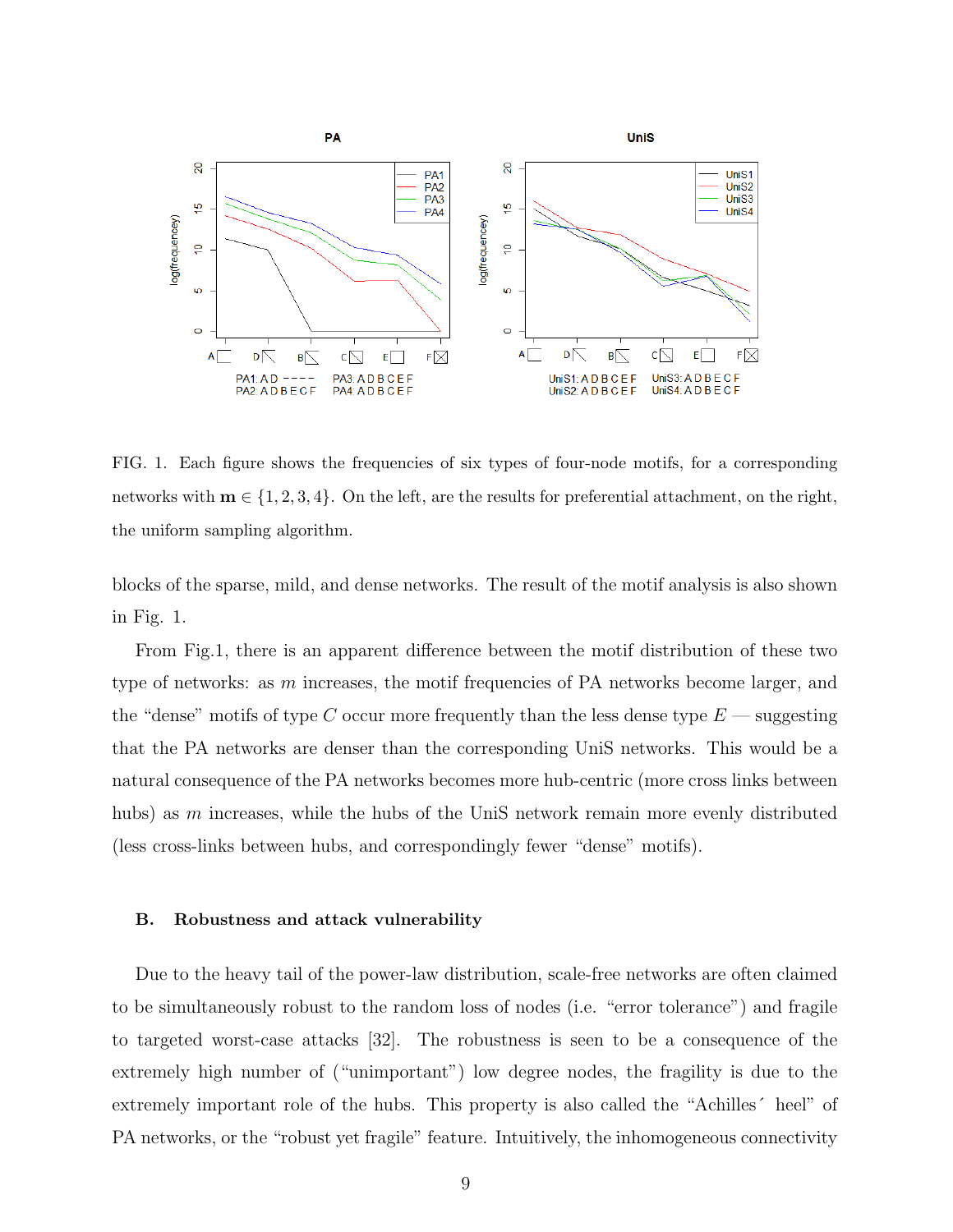distribution of many networks caused by the power-law distribution would possess these two properties. However, from our analysis, UniS networks generated by sampling uniformly from the family of all scale free networks do not exhibit this second property. Again, we may attribute this to the hub-centric nature of PA networks.

We quantify the robustness to targeted attacks by specific removal of the most highly connected (or important) nodes until the network is disconnected. We then take the number of the nodes removed as a measure. In Fig.  $2$  (a), we use degree to quantify relative importance of a vertex, while in (b), we use the betweenness centrality (BC) of a vertex as a measure, which is roughly defined as the number of geodesics (shortest paths) going through a vertex:

$$
BC(v) = \sum_{i \neq j, i \neq v, j \neq v} g_{ivj} g_{ij}
$$

, where  $g_{ij}$  is total number of shortest paths between node i and j, and  $g_{ivj}$  is the number of those paths that pass through  $v$ .

The case of targeted attack is trivial for  $m = 1$ , in which situation the networks are highly likely to be trees. Hence, we restrict our analysis for the case where  $m = 2, 3, 4$ . these results are shown in Fig. 2. From Fig. 2, it is safe to conclude that UniS network is much more robust than the corresponding PA network when facing targeted attack. This is the consequence of the fact that PA networks are more hub-centric, while the UniS networks are not. The fragility of the PA networks is due to the placement of hubs within the network — not the scale-free-ness of the network per se.

#### C. Numerical statistics of network

In this section we present the difference between the PA networks and UniS networks by computing the widely quoted numerical network properties:

- *diameter*: the maximal shortest path length.
- global clustering coefficient: the proportion of the number of closed triplets divided by the number of connected triples of vertices, which is a measure of degree to which nodes in a graph tend to cluster together.
- *local clustering coefficient*: the proportion of links between the vertices within its neighborhood divided by the number of links that could possibly exist between them,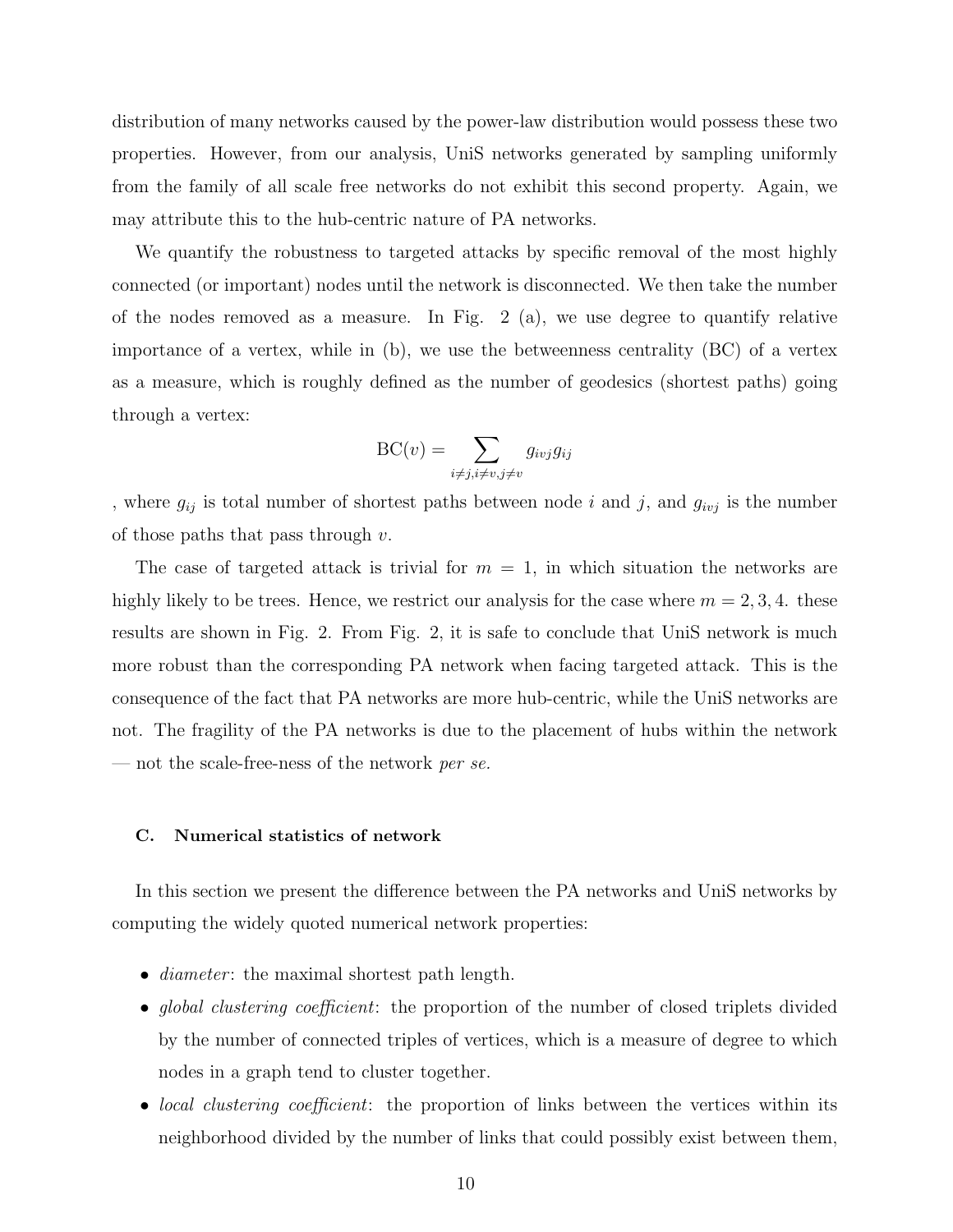

FIG. 2. Numerical estimates of histograms showing the number of nodes required to be removed to induce collapse of the network giant component. Nodes are selected for removal via node degree or node betweenness centrality (there is very little differences between the two selection criteria — here we plot removal via node degree). Panels (from top to bottom) are for different minimum degrees  $m = 1, 2, 3$ . Results for PA are plotted as a solid blue line and and results for UniS are plotted as a red dashed line. Histograms are computed with logarithmically equally space bins the same binning is used for both network construction methods. Clearly, UniS networks are, in all circumstances, more robust to targeted attack than typical PA networks.

which quantifies how close its neighbors are to being a clique.

• *assortativity*: the Pearson correlation coefficient of degree between pairs of linked nodes, which measures the preference for a network's nodes to attach to others that are similar in degree.

The application of these four statistics is summarise in Fig. 3.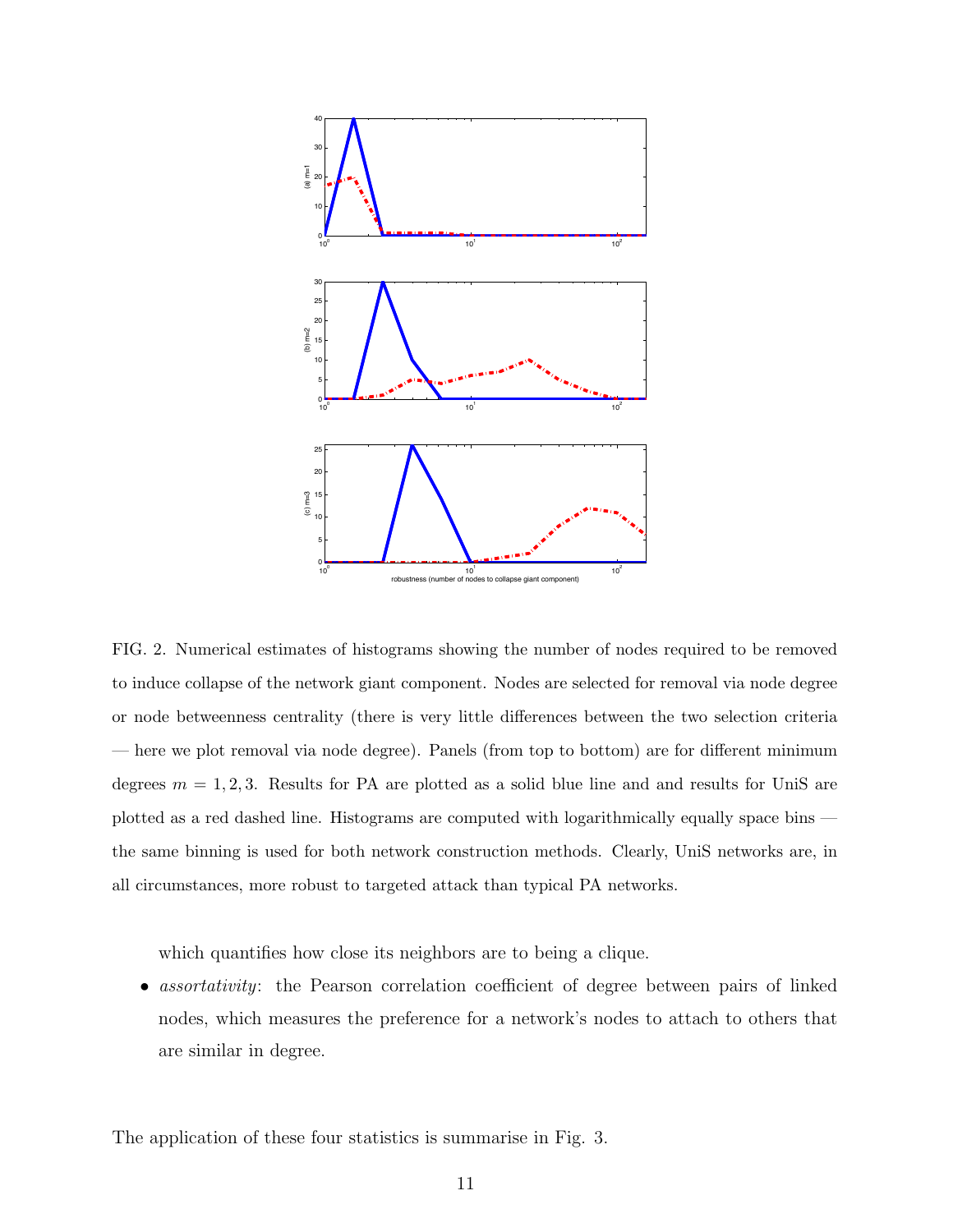

FIG. 3. Boxplot of the four network statistics described in the text. The boxplot depicts maximum, minimum, upper quantile (75%), median and lower quantile (25%) of the data. The left box in each pair is the summary of the UniS network, while the right one represents PA networks. Computation is depicted for  $m = 1, 2, 3, 4$ . Note that, for example assortativity has an increasing negative bias for PA networks, while UniS approaches  $0$  as  $m$  is increased.

We select cases with  $m = 2$  and  $m = 3$  to visualize the curve of these statistics for the pair of networks in Fig.4. Although not shown, we note here that the case with  $m = 1$  is similar to the case  $m = 2$ , while  $m = 4$  is similar to  $m = 3$ .

From the curves of various network statistics depicted above, we find that PA networks are atypical. In particular, PA networks have: (i) more negative assortativity compared with corresponding UniS networks; (ii) increasing clustering coefficient as m increases; and, (iii) in the case  $m = 3$  and  $m = 4$  the two clustering coefficient curves separate from each other. All these discrepancies point to the fact that as  $m$  increases, the PA network becomes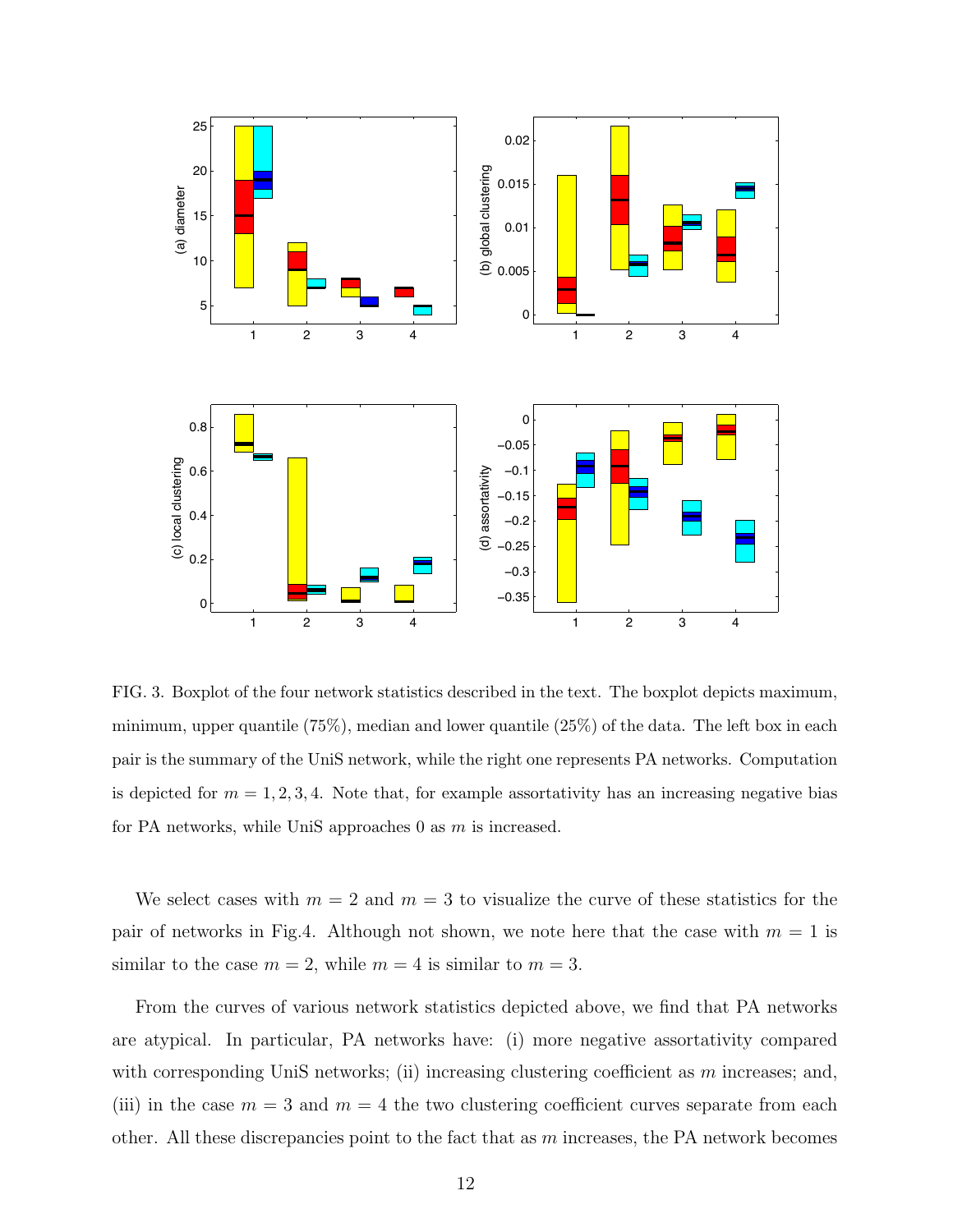

FIG. 4. Distribution of the statistics of networks with  $m = 2$  (upper four panels) and  $m = 3$  (lower four panels)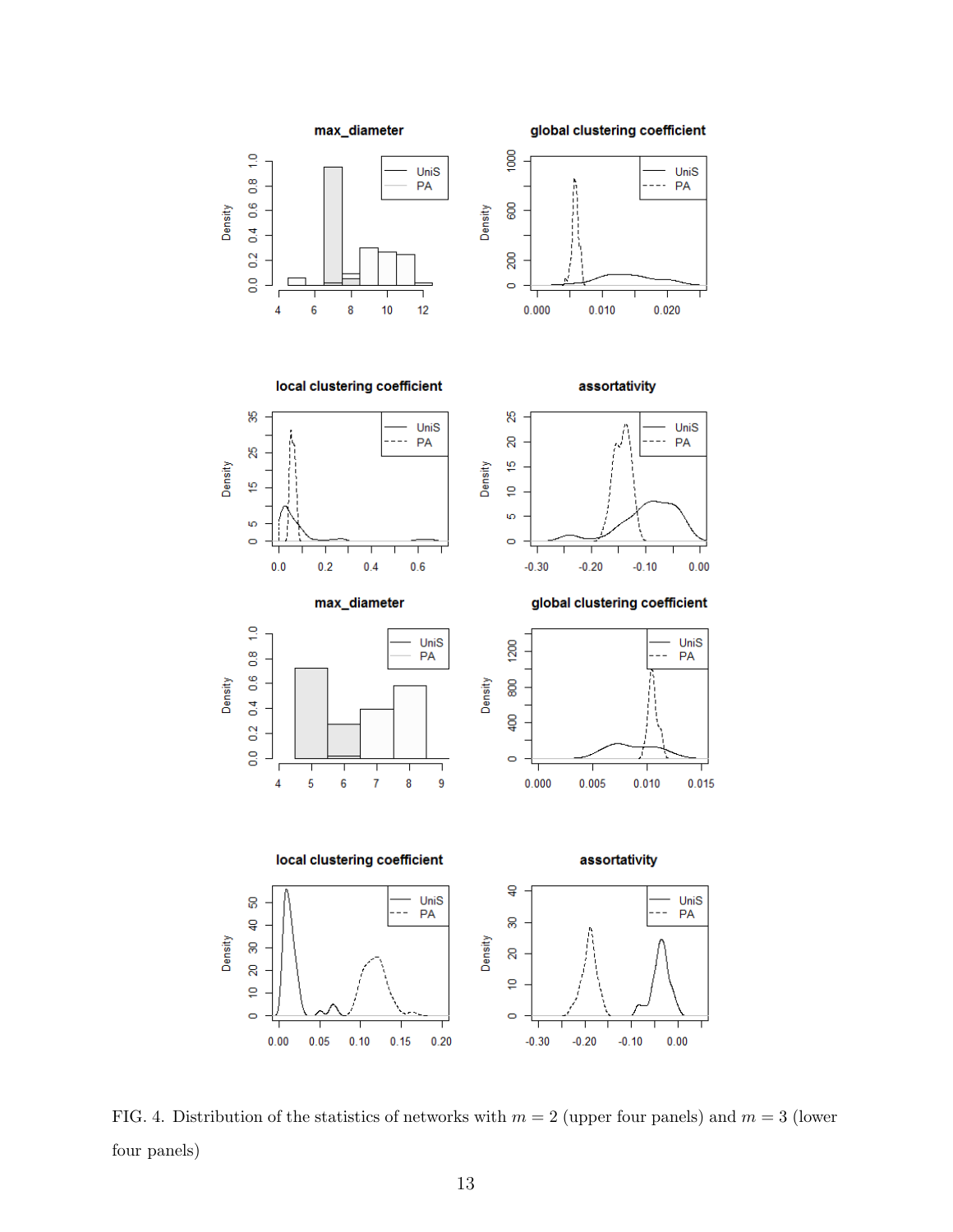|            | diameter                | global_cc                                                              |            | $\vert \text{local\_cc} \vert$ assortativty motif rank                  |        |
|------------|-------------------------|------------------------------------------------------------------------|------------|-------------------------------------------------------------------------|--------|
|            | $m=1$ PA $ 19.47(1.71)$ | $\overline{0}$                                                         |            | $0.67(0.01)$ -0.095(0.017) BECFDA                                       |        |
|            |                         | $m=1$ UniS $ 15.55(4.33) 0.0037(0.0033) $                              | 0.73(0.03) | $-0.18(0.05)$                                                           | FECBDA |
| $m=2$ PA   |                         | $7.05(0.22)  0.0059(0.0005)  0.061(0.011)   -0.14(0.014)   FCEBDA$     |            |                                                                         |        |
| $m=2$ UniS | 9.45(1.53)              |                                                                        |            | $[0.014(0.004) \mid 0.093(0.14) \mid -0.095(0.052) \mid \text{FECBDA}]$ |        |
| $m=3$ PA   | 5.28(0.45)              | $[0.011(0.0004) \mid 0.12(0.014) \mid -0.19(0.015) \mid \text{FECBDA}$ |            |                                                                         |        |
| $m=3$ UniS |                         | $7.57(0.54)  0.0087(0.0021) 0.017(0.014) -0.038(0.019) $ FCEBDA        |            |                                                                         |        |
| $m=4$ PA   | 4.93(0.27)              | $[0.014(0.0004) \mid 0.18(0.017) \mid -0.24(0.019) \mid \text{FECBDA}$ |            |                                                                         |        |
| $m=4$ UniS |                         | $6.67(0.47)  0.0072(0.0019)  0.011(0.011)  -0.021(0.017)  $ FCEBDA     |            |                                                                         |        |

TABLE I. Summary of numerical statistics for the four pairs of networks  $(m = 1, 2, 3, 4)$ .

more and more hub-centric, while the UniS network remain highly uniform – and the high degree nodes remain evenly distributed throughout the UniS networks.

We now introduce algorithms to modify the specific aspects of the network which contribute to this hub-centric property. Note that the hub-centric structure is a global property of the network, since only modification on small portion of PA networks (such as the case with the so-called "rich-club" phenomena [36]) is not sufficient: when we only make the modification described in [36] to manipulate rich-club connections the PA and UniS network statistical distributions remain disparate. Therefore, the modification scheme we propose in the following applies across the entire network structure — from super-rich nodes and hubs, to the poorest nodes. To maintain conciseness and focus, we present the brief idea of our modifications scheme here, and leave the details of the algorithm to Appendix B. In the following paragraphs we outline these two modification schemes — one to remove what we call the hub-centric features of PA networks and a second scheme to add these features to UniS realisations. The aim of these computations is to show that these modifications alone are sufficient to align the corresponding distributions of network structural properties (assortativity and so on).

The modification scheme for an initial PA network is the following. First, we cut the links within the group of rich nodes and between rich nodes and the group of poor nodes as far as possible while preserving the connectivity of the network. Then, we use the algorithm described in [36] among the giant nodes (which we define as the nodes whose degree is even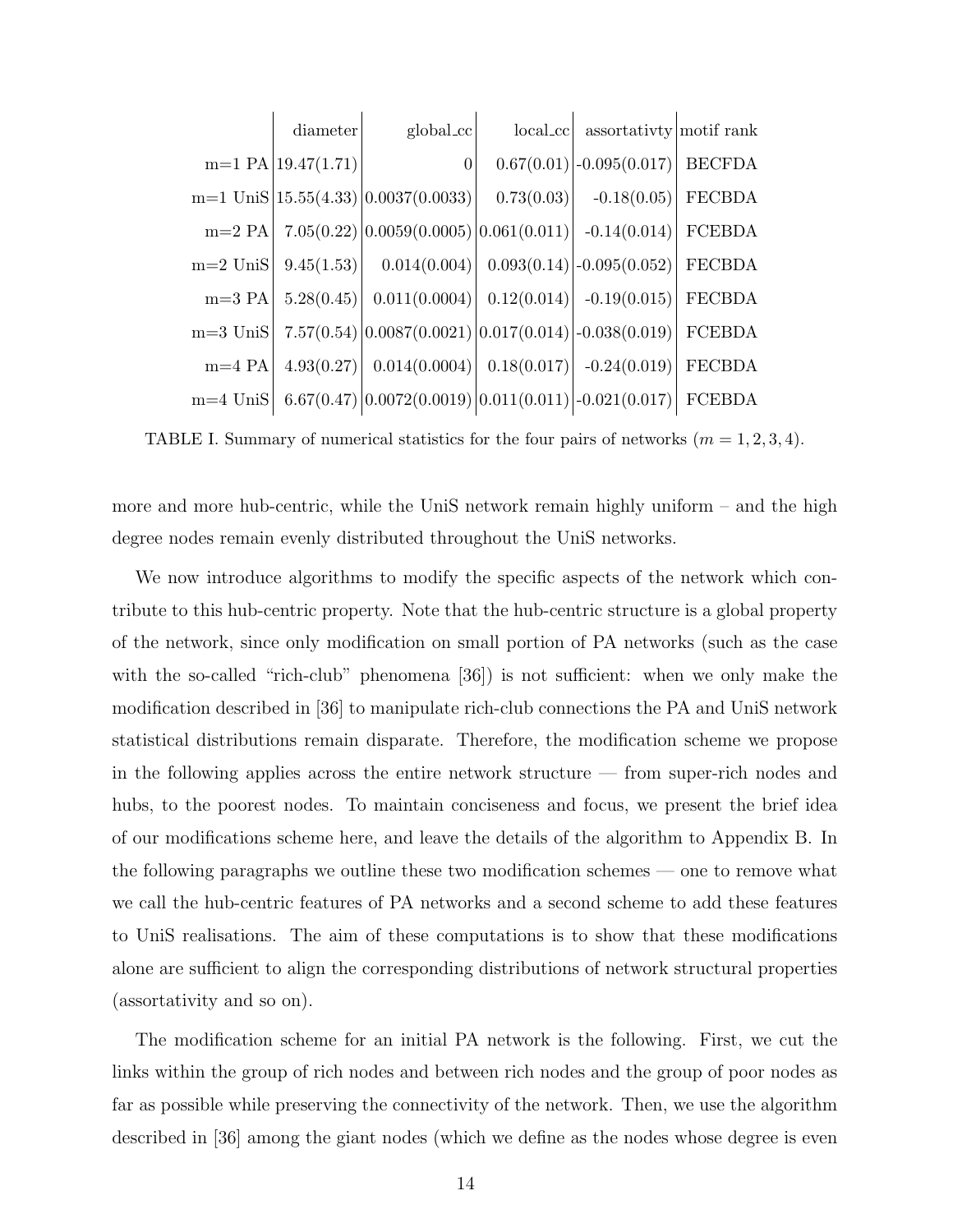

FIG. 5. (Modification on PA) The curve of the statistics for UniS networks (solid lines), PA networks (bold dotted gray lines), modified PA networks (termed PA´ with bold dotted black lines) and modified fitted PA networks (termed PA $\degree$   $\degree$  with dotted black lines), where  $m = 3$ .

larger than the typical rich nodes), to reconstruct the structure of the rich nodes. That is, we obtain networks with minimal interconnection between hubs, minimal connection from hubs to low degree nodes, but a similar rich-club structure (the interconnection among the super hubs). After setting the thresholds  $\alpha_1 = 60\%$ ,  $\alpha_2 = 5\%$  and  $\alpha_3 = 0.5\%$  in the Modification A (see appendix), we apply this modification to the case with  $m = 3$  and  $m = 4$ . The result with  $m = 3$  is shown in Fig. 5, and for conciseness, the result with  $m = 4$ , although similar, are omitted.

From Fig. 5, the range of the distributions for the modified graphs overlap with the unmodified target distribution  $(\text{UniS})$  — indicating that our modification provides a good fit to the distribution of PA networks, with the additional of hub-centric links. Moreover, we test the modified curves of the PA networks and the curves of UniS networks. For this purpose, we add the following random factors. First, we choose  $\alpha_1$  randomly from the set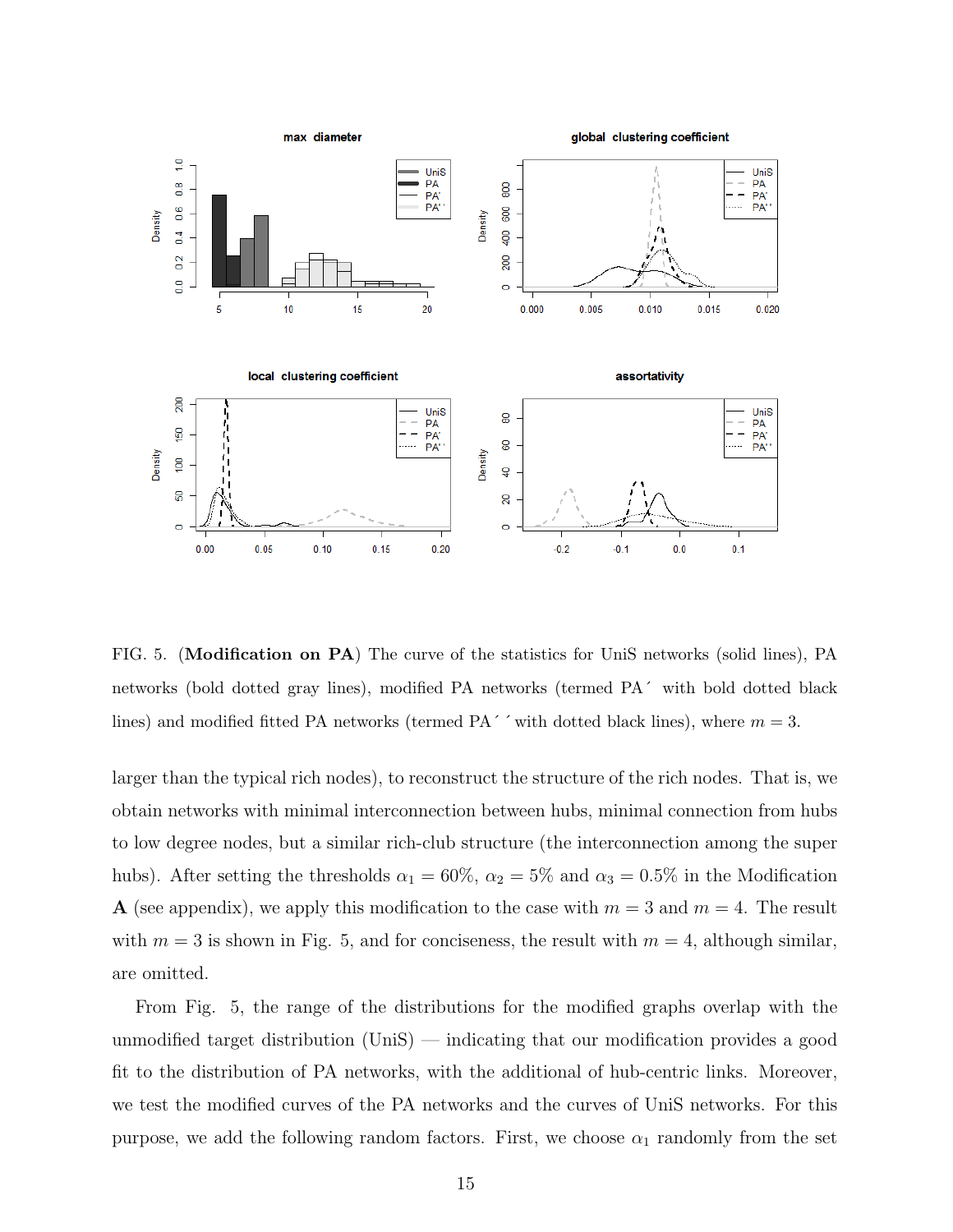[50\%, 80\%], and then the result for  $m = 3$  is also depicted in Fig. 5. The results for  $m = 4$ are similar, but omitted for conciseness.

From the calculations of Fig. 5 we see that the modification of the PA scheme (removing the hub-centric properties of such networks) allows us to produce network statistics which have a distribution similar to the unmodified uniform sampling scheme (for the local clustering coefficient and assortativity, at least) or bracketing the expected distribution for UniS (for the maximum diameter). Although this bracketing — by modifying the hub-centric nature of the PA network we go from smaller than UniS to larger that UniS — does not immediately provide indistinguishable statistical distributions, it is clear that this is due only to the unselective manner in which we choose the threshold parameters for this algorithm. Changing these parameters effects a continuous change in these statistical distributions. This is sufficient to make our case that these hub-centric groups of nodes are what causes the PA networks to be atypical. We do note, however, that the parametric changes we have explored are insufficient to modify the PA network sufficiently to reproduce the full distribution of observed global clustering coefficients for the UniS network: there appears to be still further unexplored richness in the variety of these networks — scale-free networks with close to zero clustering (very tree-like networks [15]).

To further support our claim, we also present here a reverse modification algorithm on UniS networks to generate interconnection among hubs, which would result in the adjusted curves of the statistics for UniS networks approaching that of the PA networks. Leaving the details to the appendix, we introduce the idea briefly here. At first, we delete the edges among the poor nodes and relink these edges to rich nodes with probability proportional to the degree of the rich nodes. Moreover, we use the algorithm described in [36] to make a club of super-rich ("giant") nodes (the definition is similar to the one in the first modification) connected. By this way, we are able generate the hub-centric structure in networks. Setting  $\alpha_1 = 80\%, \alpha_2 = 5\%$  and  $\alpha_3 = 0.5\%,$  the result for  $m = 3$  is shown in Fig. 6. The calculation for  $m = 4$  is similar and omitted for conciseness.

From Fig. 6, after generating hubs by artificially reconstructing the structure of networks, the numerical analysis of UniS networks indicates statistical distributions of structural properties which approach that of PA networks — supporting our claim that hub-centric structure in PA networks makes them atypical of random scale-free graphs.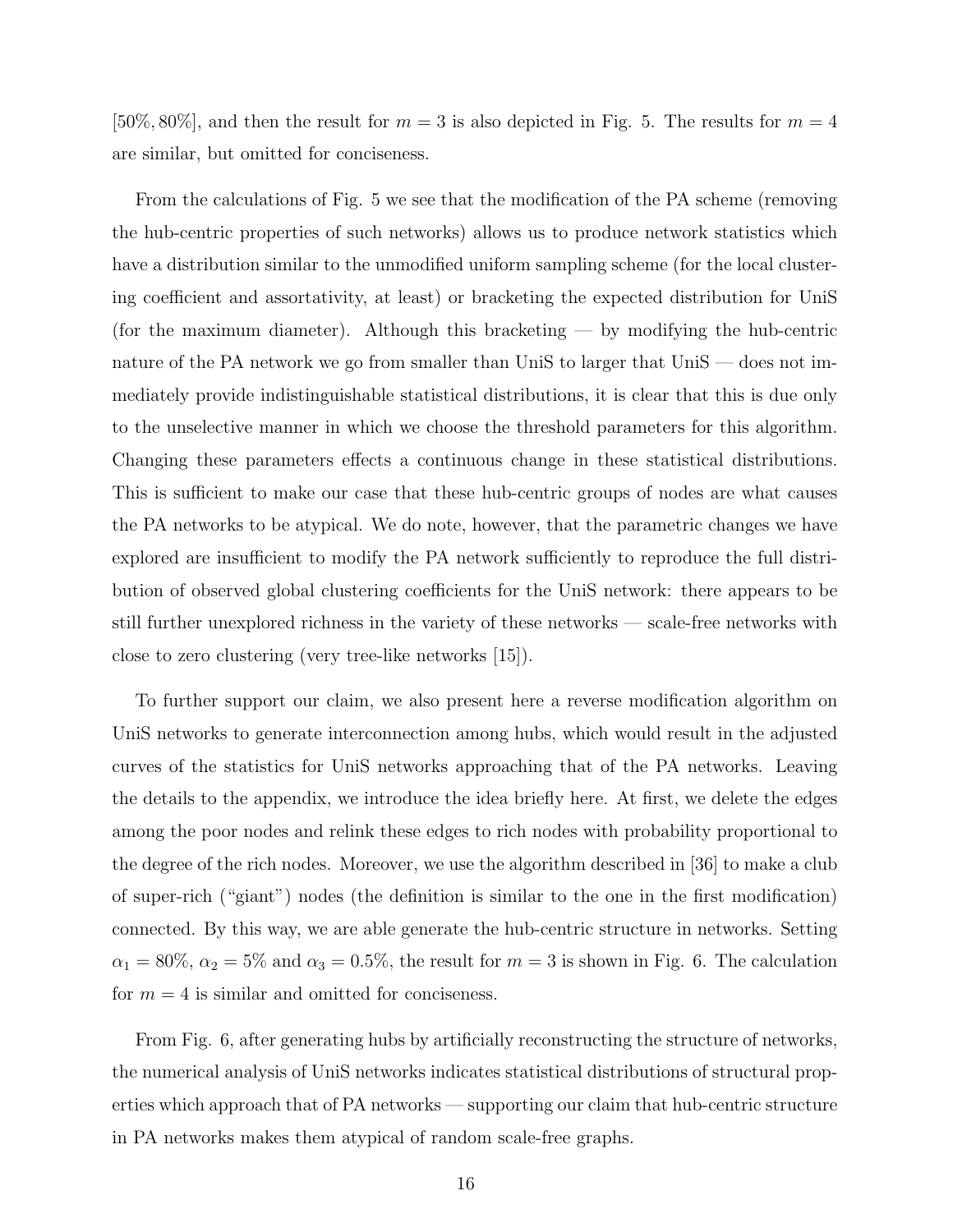

FIG. 6. (Modification on UniS) The curve of the UniS networks (solid lines), PA networks (bold dotted gray lines) and modified UniS networks (termed UniS' with dotted lines) in the case  $m = 3$ 

By modifying the properties of a uniformly sampled network we are able to produce distributions of maximum diameter and global clustering coefficient very similar to that observed for the PA. That is, we add hub-centric structure to the UniS network and achieve statistical features similar to that typical of PA networks. We do not achieve such good agreement for assortativity and local clustering coefficient. Nonetheless, taken together Fig. 6 and 5 show that matching distributions can be achieved by either add or removing the hub-centric features in each of the four statistics that we examine here. Hence, the features which we modify with the algorithms described in the appendix are exactly the properties of PA networks that are atypical of the broader distribution of properties of uniformly sampled scale free networks. The only caveat being that the two algorithms are not exactly inverses of one another, and, in particular, measures of global clustering hint at further unexplored diversity in the global structure of typical scale free networks (as the networks become more tree like, even for  $m > 1$ .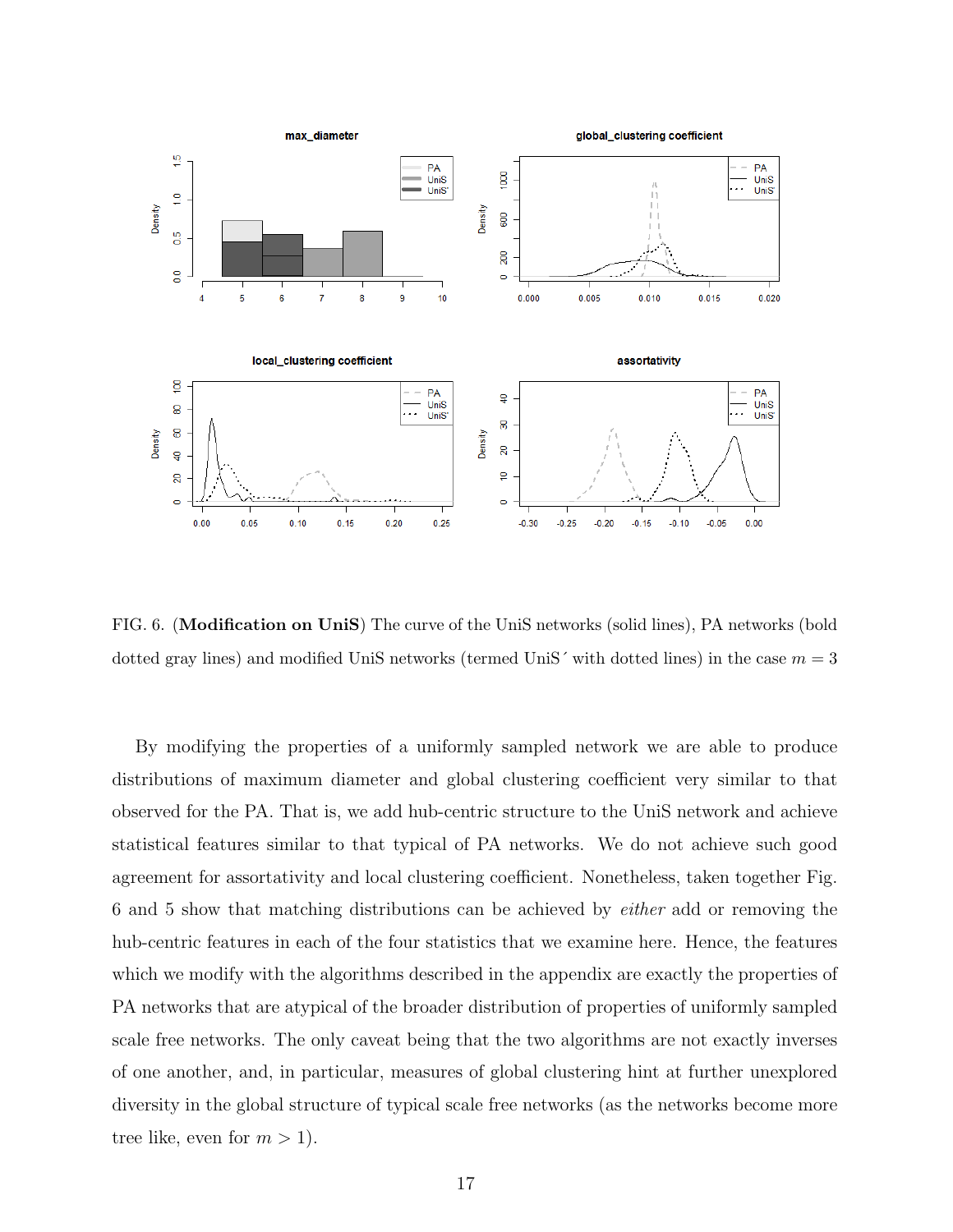#### D. Hub-centric structure in PA networks

To conclude this section, we now collate the results of our analysis. We see that the hubs of a PA network "hold" that network together. The strength of interconnection among hubs (and connection with low degree nodes) may be explained by the preferential attachment itself. In that growth model, once nodes and links are added, they wont ever be altered again. This, we claim, causes inhomogeneity in PA networks. The largest hubs will always (with probability approaching one) be the earliest nodes in the growing network and these nodes are necessarily closely interlinked. Conversely, the last nodes added to the network will have minimal degree and yet these nodes will (with very high probability) be directly connect to the hubs. In fact, it s clear that the last nodes added (those ith the lowest degree) are most likely to be connected directly to the hubs [2]. These are precisely the properties we alluded to earlier with our description of "hub-centric" networks, and, these are precisely the properties which are adjusted by the modification schemes described above.

The consequences of this hub-centric structure of PA networks is two-fold. First, since PA is an elegant and intuitive way to generate graphs, there may exist some generation procedures in the real world which are similar to preferential attachment, and thus we can use this claim to illustrate the hub-centric structure in such growth networks. This observation has potential for practical use  $-$  for example, with hub detection in control of disease transmission, or, to control of a network by manipulating the hubs. Second, such a claim also indicates that there is systematic bias with PA networks. This bias will lead to difficulty when using PA networks to explain real world networks which do not result from such a constrained growth process — even when the degree sequence of each network satisfies the power law distribution.

### III. APPLICATION TO PARTICULAR PUTATIVE SCALE-FREE SYSTEMS

In this section, we introduce a variant of the surrogate data test, proposed for nonlinear time series analysis, to interpret real world networks. We proceed by generating an ensemble of random networks, both similar to the observed data-based network (in that they share the same degree distribution) and yet, at the same time, random. By comparing the properties of the real network with the corresponding distribution of UniS networks (sampled uniformly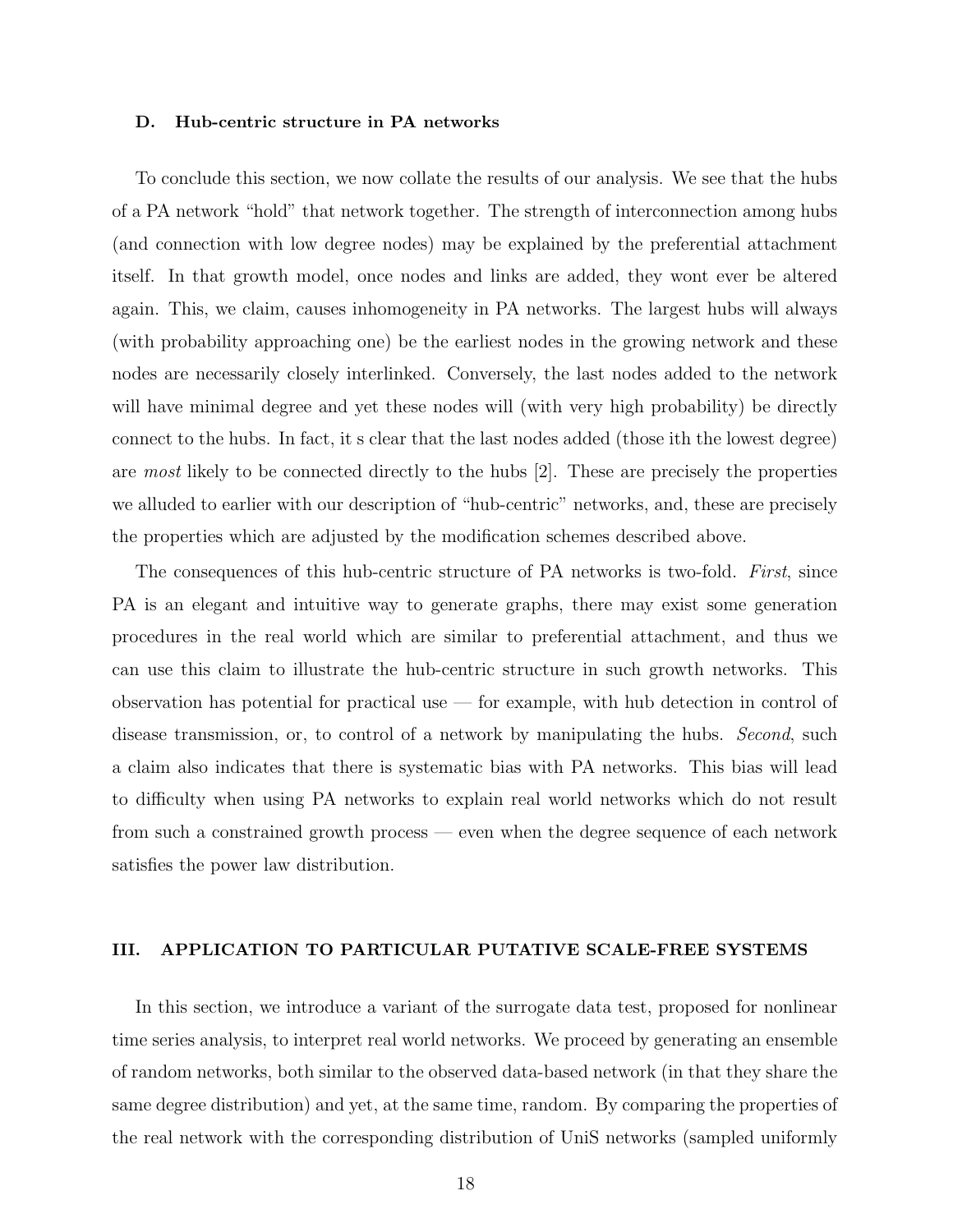from the whole set of networks conforming to that particular power law distribution) we can determine whether the particular network is typical. Our observations here are both a consequence of the previous section and a motivation for the development of a network surrogate test.

We will start with a brief discussion of robustness. As we saw above, PA networks are vulnerable to targeted attack, while UniS networks don't have such an evident "Achilles' heel". Recent research into the structure of several important complex networks shows that, even if their degree sequence could have an approximately power law degree distribution, the networks in question is robust to targeted attack to some degree: the most highly connected nodes do not necessarily represent an "Achilles' heel". In particular, recent results of modeling the router-level Internet has shown that the core of that network is constructed from a mesh of highbandwidth, low-connectivity routers, and [37] concludes that although power-law degree sequences imply the presence of high-degree vertices, they do not imply that such nodes form a necessarily "crucial hub". A related line of research into the structure of biological metabolic networks has shown that claims of SF structure fail to capture the most essential biochemical as well as "robust yet fragile" features of cellular metabolism and in many cases completely misinterpret the relevant biology — for example, [38] indicates the removal of high degree nodes leaves the biosynthetic pathways fully intact. Hence, real-world scale-free networks do, indeed, exhibit absence of the much-touted "robustness" properties. Our model provides an explanation for that absence.

In the following, we will probe the limitation of the explanative power of PA networks via numerical statistics. We find that many real complex networks appear more "uniform" under our surrogate test. Also, based on this result, we propose a simplistic classification of real world networks.

Our surrogate tests are developed in this way: for a real world network which satisfies the power-law distribution, we estimate its minimum vertex degree and power law exponent by using the algorithm described in [22]. We then use equation (??) in Section 1 to estimate its initial attractiveness, and then generate PA networks with controlled  $\gamma$  and m. We then substitute  $\gamma$  and m into Algorithm 1 to generate the UniS networks. For each set of parameter values, we generate 40 networks for UniS and PA networks respectively. In Fig. 7, we draw the boxplot of numerical statistics of the real networks, as well as its corresponding PA and UniS networks.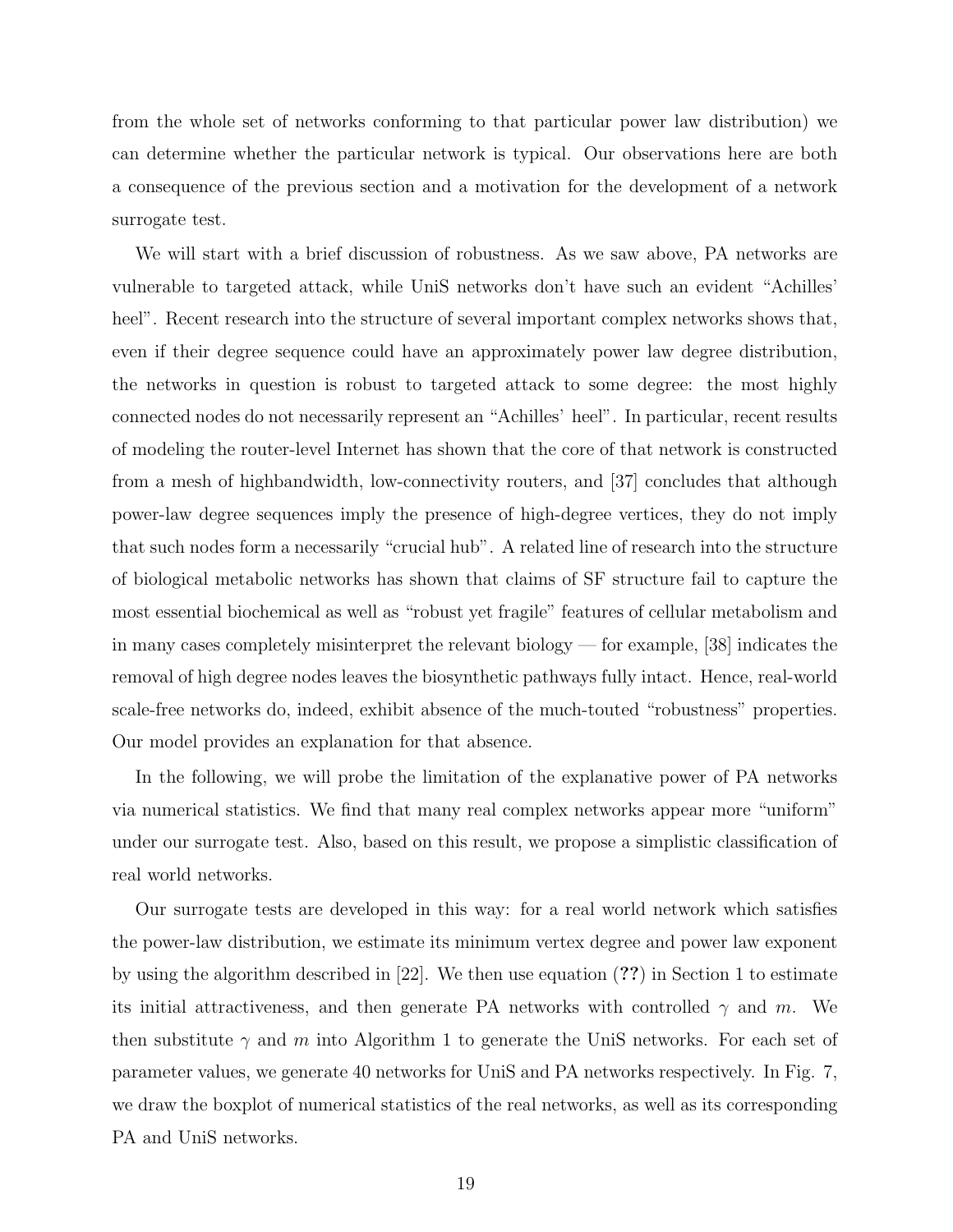

FIG. 7. Network characteristics: (a) diameter; (b) global clustering coefficient; (c) local clustering coefficient; and, (d) assortativity. Boxplot analysis for collaboration and information networks, depicting maximum, minimum, upper quantile (75%), median and lower quantile (25%) of the data. 1. CS PhD collaboration 2. Erdös collaboration 3. a symmetrized snapshot of the structure of the Internet at the level of autonomous systems 4. the S.cerevisiae protein-protein interaction network 5. metabolic network, 4. US Airport connection.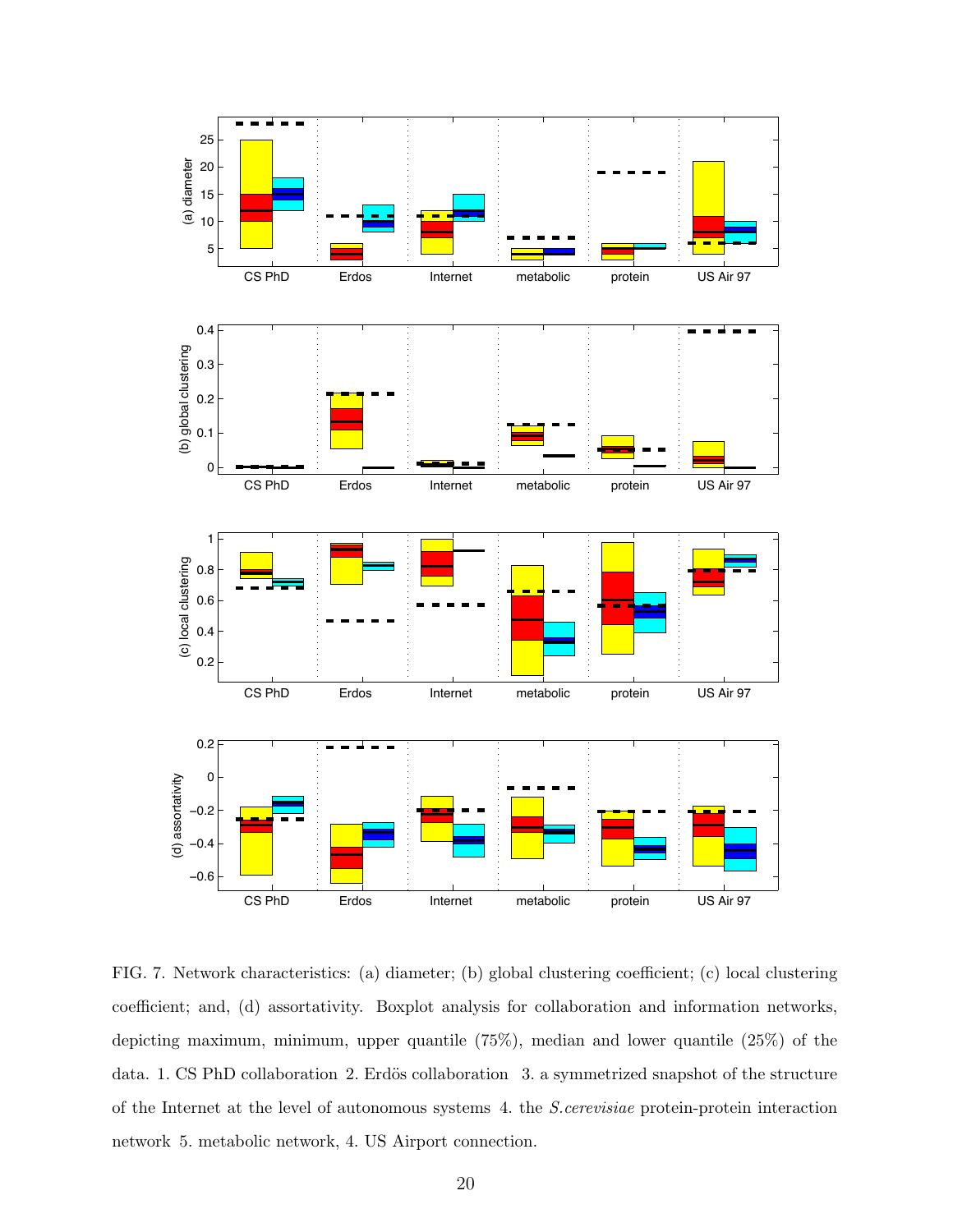





local\_clustering coeffcient



FIG. 8. The first panel shows the motif distribution and the lower panels the curves of statistics of the UniS networks (solid lines), PA networks (dotted lines) and Erdös collaboration network (bold mixed lines). The motif rank in ascending order is shown below the graph. 21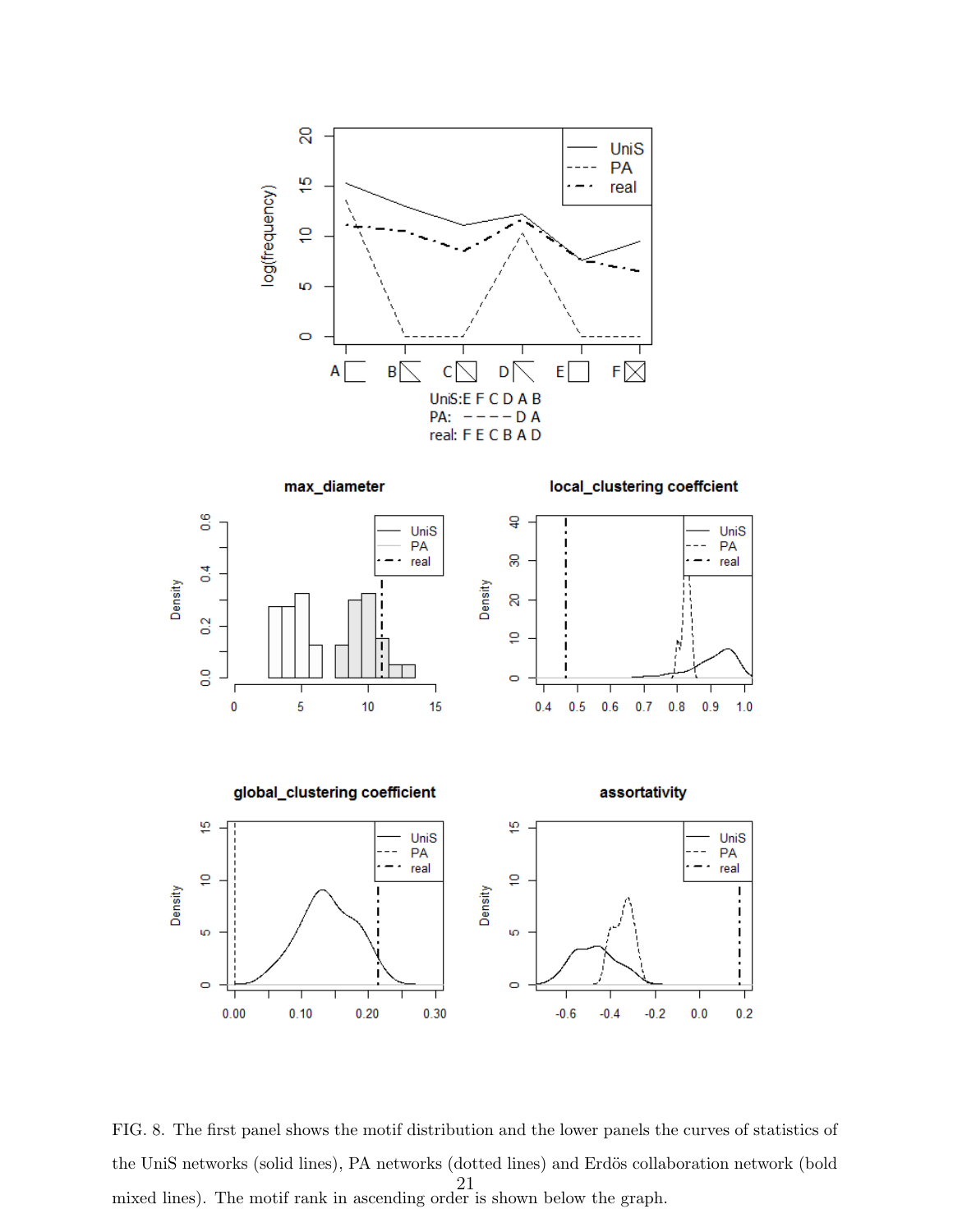From Fig.7 we can conclude that, in terms of interpretation of real networks, UniS networks provides a significantly better model for data from the Internet topology, and metabolic and protein interaction networks. For CS PhD collaboration and US airport connection networks, UniS is slightly better than PA. However, for Erdös collaboration network, neither UniS nor PA networks is good, although the statistics of PA networks are closer to that of the Erdös network than UniS networks.

To examine the case of Erdös collaboration network more closely, we plot the motif rank and various other statistics of the Erdös collaboration networks in Fig.8. This figure suggests that the hub-centric structure in the Erdös collaboration network is much more significant than PA allows: the Erdös collaboration network is a densely connected core along with loosely coupled radial branches reaching out from that core. Erdös practiced what he preached – he was a weaver of social networks and thus a builder of social capital. Moreover, this collaboration network is specifically Erdös-centric — it is specifically focussed on that one unique hub and its connections. Hence, the nodes closer to Erdös benefit most and become the strongest hubs (after Erdös himself) in the resultant network.

The cases in which the UniS algorithm performs better would suggest, for instance, that the structure of protein interaction networks is more uniform, because the cellular ecosystem necessitates such stableness; and, in the case of the the Internet on the level of automatic system, the system is balanced and distributed in a rather deliberate way. Both these systems have been "engineered" for robustness. Finally, we note that neither the UniS nor PA networks performs well in reproducing the diameter of the biology networks. It is curious that biological networks present abnormally large diameters — we speculate that this may be due to a certain functional role that these networks play in biological systems.

Based on our results, we also note (via analysis of robustness, motif and numerical statistics of a network, and comparison with its corresponding PA and UniS networks) that one can classify the real network in the sense of hub-structure: if its property is closer to the PA networks, we can conclude it is hub-centric and typically the result of a growth process. Conversley, networks that are not PA are more likely to be purposefully widely distributed.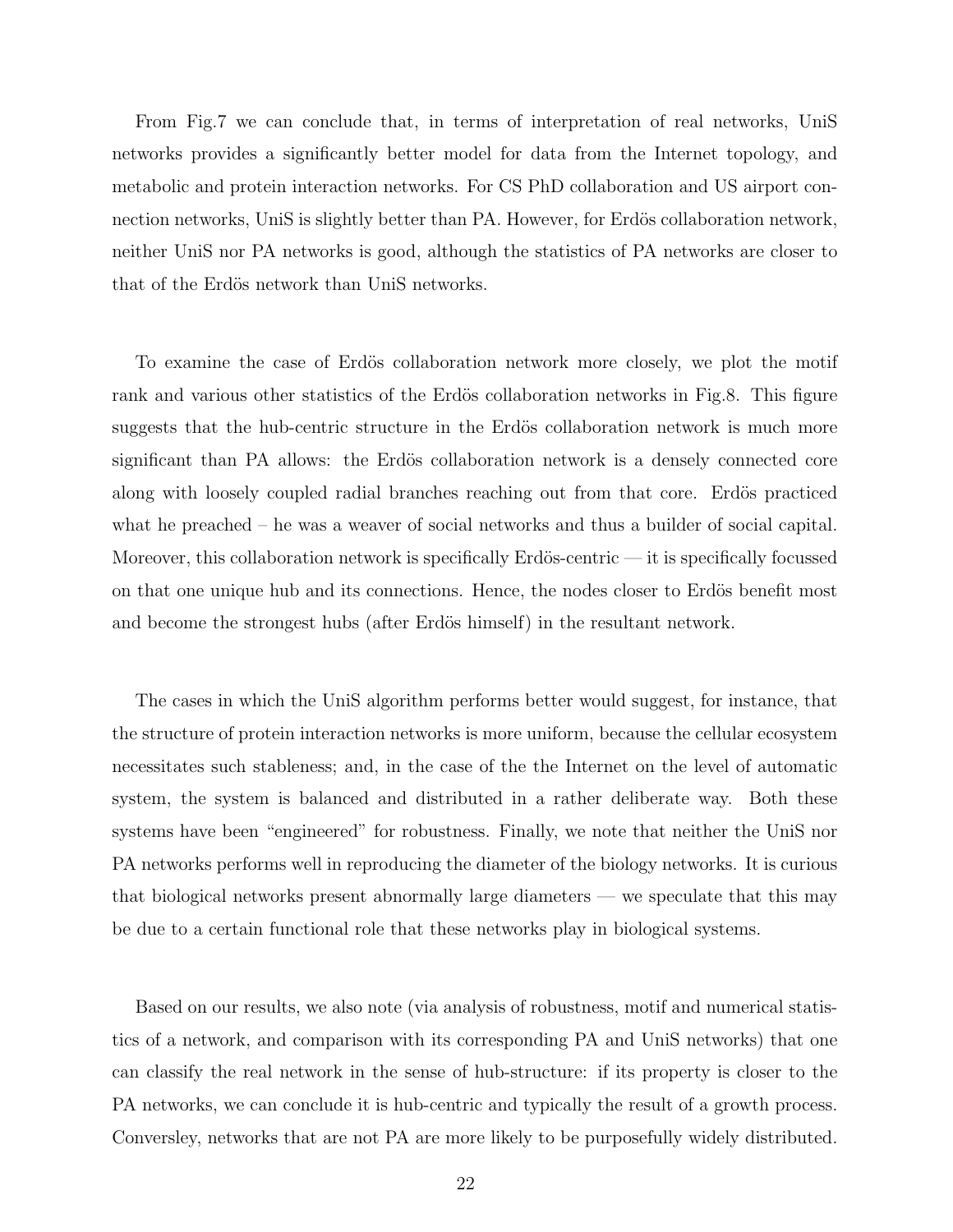### IV. CONCLUSION AND DISCUSSION

We have proposed a new algorithm which allows us to randomly sample finite size graphs with degree histogram being probabilistic realisations of a specified degree distribution. We focus on scale free networks and use this method to generate random, and uniformly sampled, networks with truncated power-law degree distributions of arbitrary  $\gamma$  (exponent) and m (minimum degree). This provides a simple alternative to the various generative processes in the literature. However, our approach has the benefit that it make no particular biasing assumptions (such a preferential attachment). To emphasis the need for this algorithm we compare our results to distributions of networks obtained from the widely applied PA scheme of [1]. PA provides an excellent model of growth of a static network, however, we find that many real world networks do not conform to this model. We found the high-degree nodes in PA networks are hub-centric, and that this hub-centric-ness has a greater influence on the overall structure than attributable only to the high-degree nodes themselves. This result helps us assess the contribution of hubs in real world networks to the overall network structure.

### Appendix A: Details Algorithm 1

This appendix provides details of the implementation of Algorithm 1.

Step 1 requires a sample **n** from the multinomial distribution of **p**, and step 2 a uniformly sampled degree sequence **d** for **n**. Let  $q_k = \sum_{i=1}^k p_i$ ,  $q_0 = 0$ , and  $I_k = [q_{k-1}, q_k]$ . Choose uniform random variants  $x_i \in (0,1)$ ,  $i = 1, \ldots, N$ . Then let  $d_i = k$  if  $x_i \in I_k$  and  $n_k =$  $|\{x_i \in I_k\}|.$ 

Havel [30] and Hakimi [31] independently developed a test of d being graphical. The test implicitly constructs a canonical graph G if **d** is graphical. Let  $N \ge 2$  and  $\hat{\mathbf{d}} = \mathbf{d}$ .

- 1. Choose *i* such that  $\hat{d}_i > 0$ .
- 2. If  $\widehat{\mathbf{d}}$  does not have at least  $\widehat{d}_i$  entries  $\widehat{d}_j > 0$ ,  $j \neq i$ , then **d** is not graphical.
- 3. Subtract 1 from the  $d_i$  entries  $d_j$ ,  $j \neq i$ , of highest degree. Set  $d_i = 0$ .
- 4. If  $\mathbf{d} = 0$ , then **d** is graphical. Else return to step 1.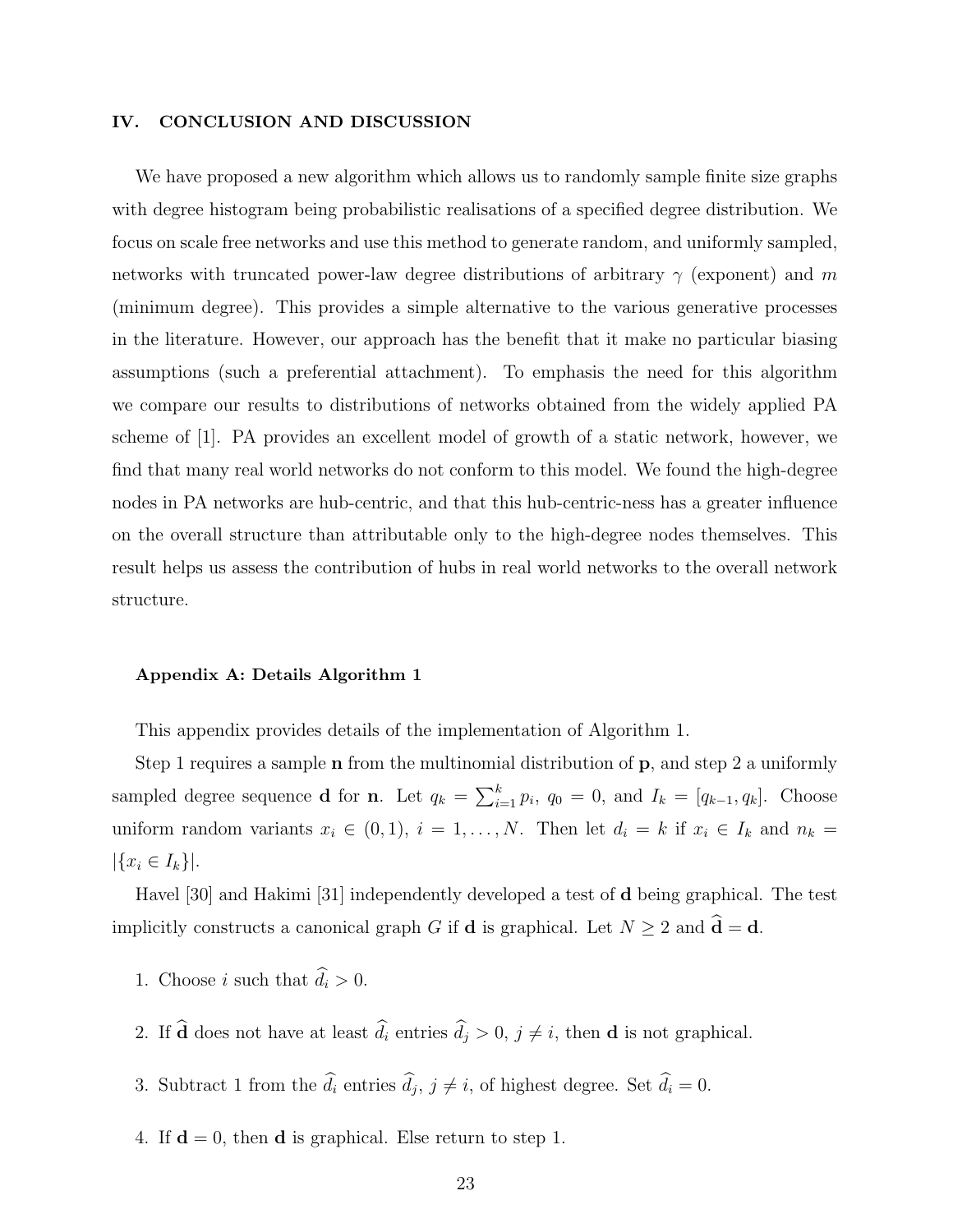The canonical realisation of  $G \in \mathcal{G}$  for a graphical **d** is implied by step 3 of the test: the node i is connected to those other nodes j selected in step 3. The graph  $G$  can be built as the test proceeds by constructing its adjacency matrix A.

Step 4 of Algorithm 1 requires testing whether a graph  $G$  is connected. Let  $A$  be the adjacency matrix of G, and define  $C_p = I + A + \cdots + A^p$ . Then G is connected if  $C_p$  has no zero elements for some  $p \leq N - 1$ .

Step 5 requires modifying a graph G by edge switching. Let A be the adjacency matrix of G. Let i, j, k, l be distinct nodes, such that  $A_{ij} = A_{kl} = 1$  and  $A_{il} = A_{kj} = 0$ . Then the edges are switched by setting  $A_{ij} = A_{kl} = 0$  and  $A_{il} = A_{kj} = 1$ . Edge switching does not change  $\mathbf{n}(G)$ , and if repeated sufficently the resulting graph is a uniformly sampled from its equivalence class [28, 29].

#### Appendix B: Modification algorithms

In this section we provide detailed modification algorithm described in the main text. These algorithms are presented here to separate them from the more central UniS network generation algorithm. The first modification algorithm 2 changes the distribution of PA networks' statistics, by "spreading hubs", to make it closer to the UniS networks. Moreover, after adding random factors on the first modification, we can fit the curve of the UniS networks. We also present the contrary modification algorithm 3 to change the curve of UniS networks to approach that of PA networks by "concentrating hubs".

The following algorithm decentralises hubs by spreading the hubs of a network.

- **Algorithm 2.** 1. Start with a simply connected network  $G$  (presumably generated with the PA network).
	- 2. Select three percentages  $\alpha_1, \alpha_2, \alpha_3$  for the definition of the poor rich and giant nodes in the algorithm.
	- 3. Sort the degree sequence, select the  $\alpha_1$  lowest degree, and define the corresponding vertices as the poor nodes. Similarly, select the  $\alpha_2$  and  $\alpha_3$  highest degree, define them as the rich and giant nodes.
	- 4. Delete all the links between the poor nodes and rich nodes.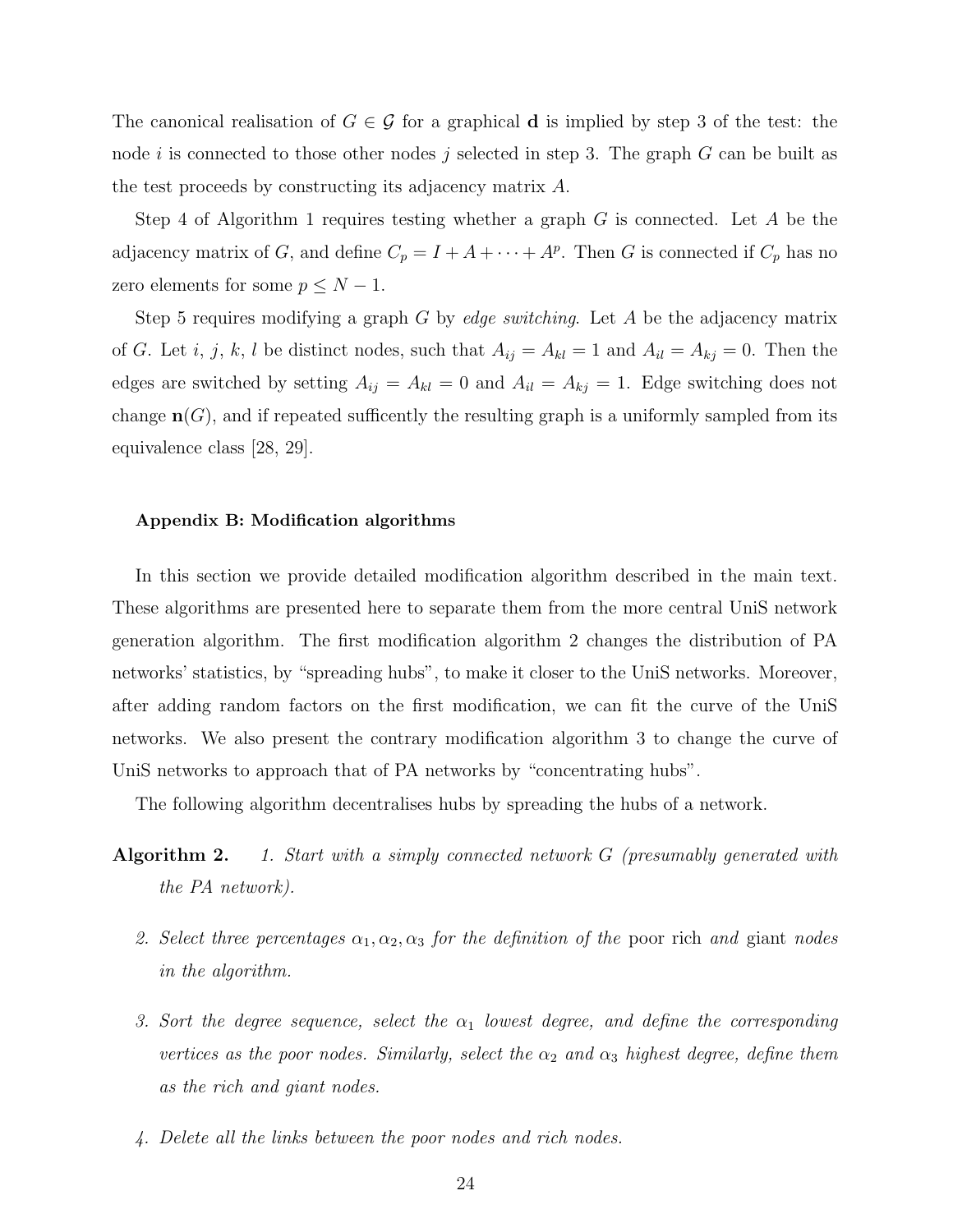- 5. Add the minimal number of links among the rich nodes to make them connected, and define them as a "club".
- 6. Check the poor nodes sequentially, if one is disconnected from the club, random choose one member in club and link this member to the poor node and add the poor node to the club, until the members of club includes all the vertices of G.
- 7. Randomly pick up 2 linked giant nodes  $g_1, g_2$ , and 2 linked non-giant nodes  $v_1, v_2$  which are disconnected from  $g_1, g_2$ .
- 8. Apply the edge-switching method among  $v_1, v_2, g_1, g_2$  [36].
- 9. Repeat Step 7 and Step 8 until there is no links among the giant nodes.

In brief, Step 4-6 cut the links between the group of rich nodes and group of poor nodes, and Step 7-9 change the structure among the rich nodes, since it is this group of rich nodes possess most of the edges. Also, Step 7-9 preserves the degree sequence. The result is that the PA networks become less hub-centric. We also note that, in Step 5, there is often no need to add links, since the group of rich nodes is often already connected.

We choose  $\alpha_1 = 60\%, \alpha_2 = 5\%, \alpha_3 = 0.5\%$  for our modification algorithm, and apply it to the case with  $m = 3$  and  $m = 4$ . The result with  $m = 3$  is shown in Fig. 5, other results are similar, but omitted for conciseness.

The following algorithm concentrates hubs by modifying the initial network to make the hubs more strongly centralised.

- Algorithm 3. 1. Start with a simply connected network G (presumably generated with the UniS network).
	- 2. Select three percentage  $\alpha_1, \alpha_2, \alpha_3$  for the definition of the poor rich and giant nodes in the algorithm.
	- 3. Sort the degree sequence, select the  $\alpha_1$  lowest degree, and define the corresponding vertices as the poor nodes. Similarly, select the  $\alpha_2$  and  $\alpha_3$  highest degree, define them as the rich and giant nodes.
	- 4. Traverse the poor nodes of G.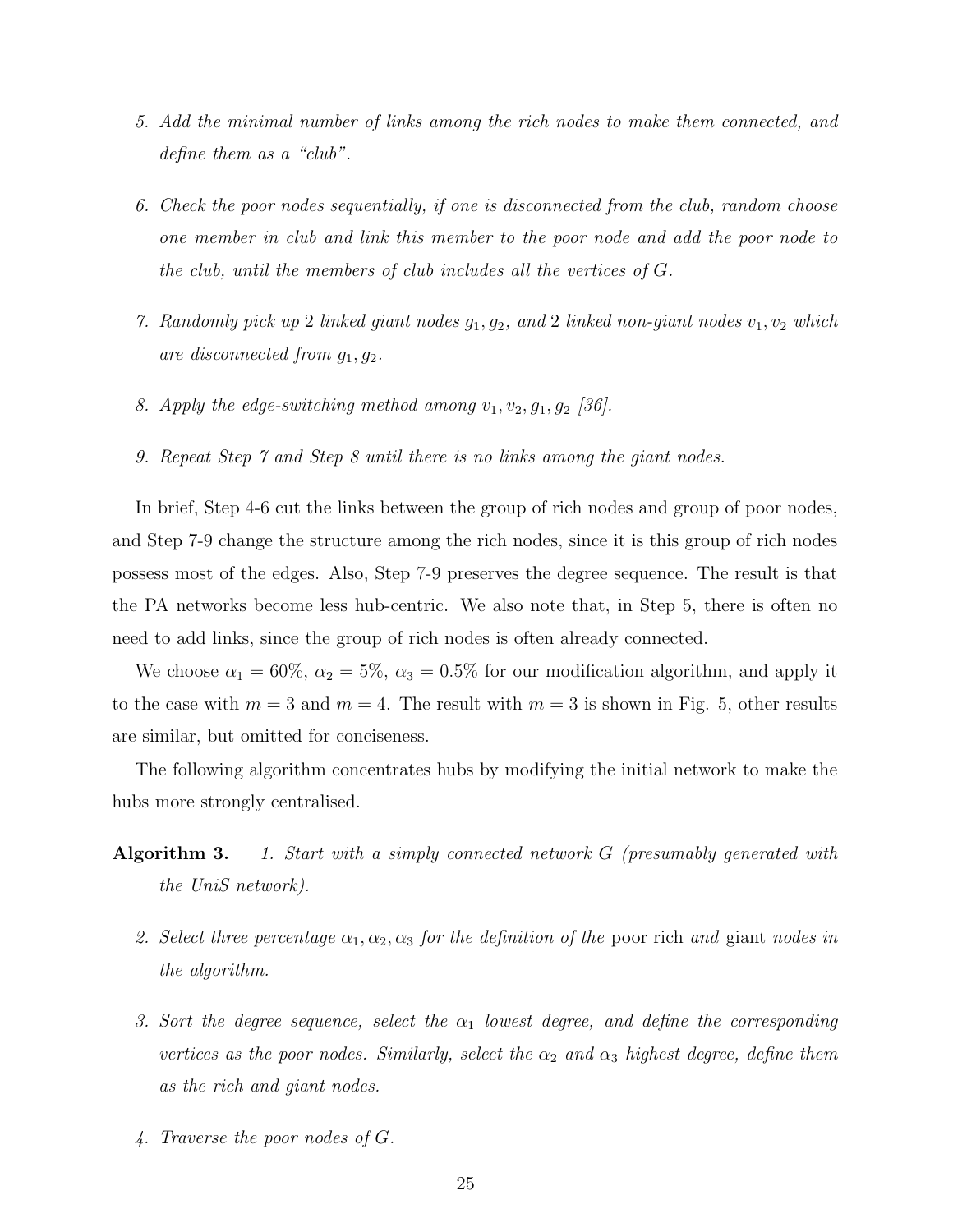- (a) For each poor node  $v_i$ , if there exists another poor node among its adjacent nodes, then select randomly one node among them, and delete the links between them. Otherwise go to Step 5.
- (b) For  $v_i$ , select one node from the group of rich nodes with the assigned probability proportional to their degree, link  $v_i$  with it.
- 5. Randomly pick up 2 disconnected giant nodes  $g_1, g_2$ , and 2 disconnected non-giant nodes  $v_1, v_2$  which are connected with  $g_1$  and  $g_2$ .
- 6. Apply the edge-switching method among  $v_1, v_2, g_1, g_2$  [36].
- 7. Repeat Step 5 and Step 6 until the subgraph induced by giant nodes is complete.

This reverse modification algorithm on UniS networks aims to generate interconnected hubs. Step 4 deletes the edges between the poor nodes and rich nodes as far as possible under the constraint of connectivity, and relinks these edges among rich nodes, and Step 5 forces the giant nodes to connect with each other. Hence, we can generate the hub-centric structure in networks, which results in the adjusted curves of the statistics for UniS networks approaching that of the PA networks.

Setting  $\alpha_1 = 80\%$ ,  $\alpha_2 = 5\%$  and  $\alpha_3 = 0.5\%$  on this modification, the result for  $m = 3$  is shown in Fig.6.

## Appendix C: Acknowledgements

MS is supported by an Australian Research Council Future Fellowship (FT110100896). LZ was supported by the UWA-USTC Research Training Programme.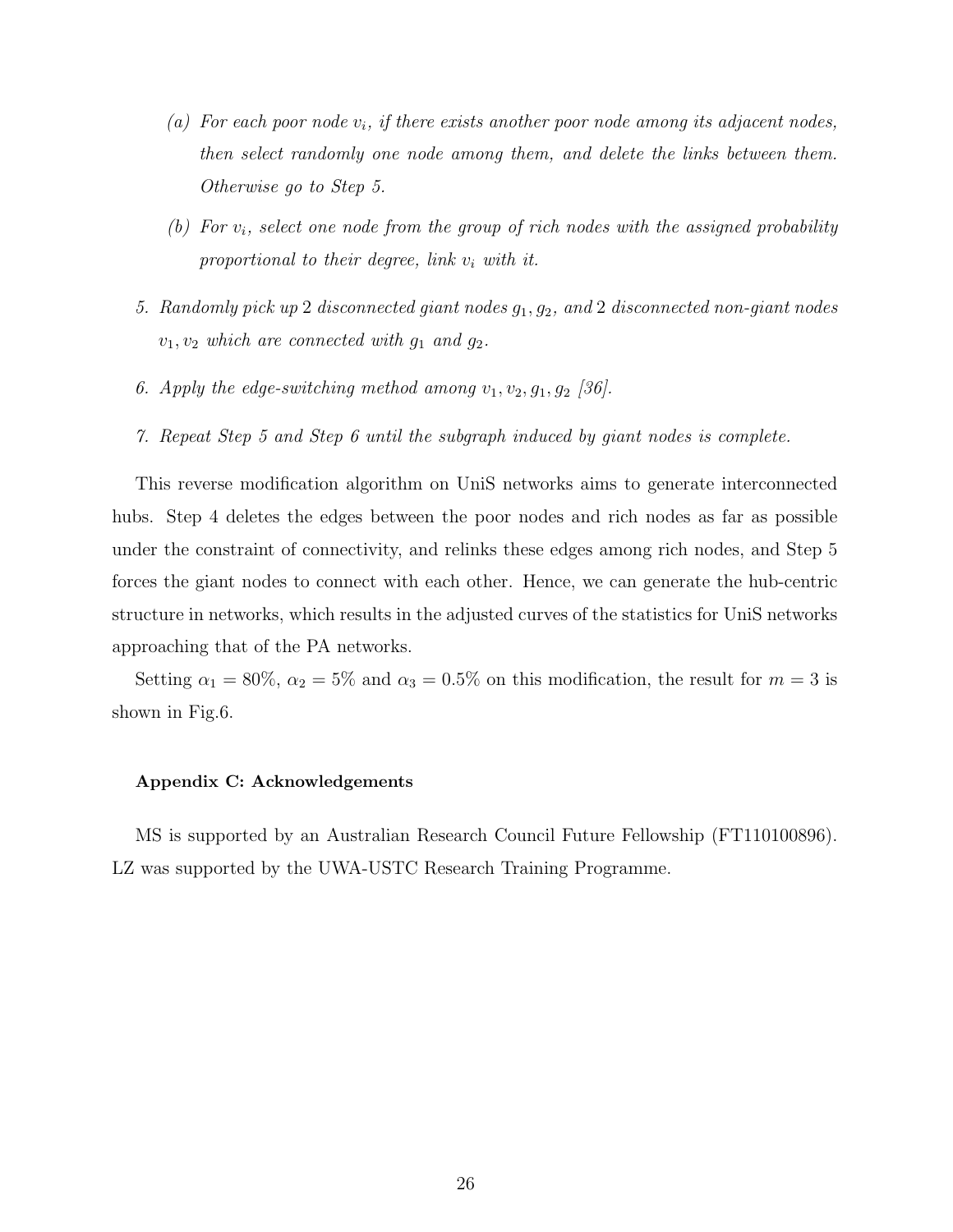- [1] Albert-Laszlo Barabasi and Reka Albert. Emergence of scaling in random network. Science, 286(October):509–512, 1999.
- [2] Failing all else, it is usual to initiate the algorithm with a fully connected network of  $d$  nodes.
- [3] Derek De Solla Price. A general theory of biblometric and other cumulative advantage processes. Journal of the American Society for Information Science, 27:292, 1976.
- [4] Derek J. De Solla Price. Networks of scientific papers. Science, 149:510–515, 1965.
- [5] S.N. Dorogovtsev, J.F.F. Mendes, and A.N. Samukhin. Structure of growing networks: exact solution of the BarabasiAlberts model. Physical Review Letters, 85:4633–4636, 2000.
- [6] R. Xulvi-Brunet and I.M. Sokolov. Reshuffling scale-free networks: from random to assortative. Physical Review E - Statistical, Nonlinear and Soft Matter Physics, 70:066102, 2004.
- [7] Michele Catanzaro, Marian Boguna, and Romualdo Pastor-Satorras. Generation of uncorrelated random scale-free networks. Physical Review E - Statistical, Nonlinear and Soft Matter Physics, 71:027103, 2005.
- [8] Pol Colomer-de Simon and Marian Boguna. Clustering of random scale-free networks. Phys. Rev. E, 86(2):26120, 2012.
- [9] P.L. Krapivsky and S. Redner. Organization of growing random networks. Physical Review E - Statistical, Nonlinear and Soft Matter Physics, 63(6):66123, 2001.
- [10] David M. Pennock, Gary W. Flake, Steve Lawrence, Eric J. Glover, and C. Lee Giles. Winners don't take all : Characterizing the competition for links on the web. Proceedings of the National Academy of Sciences USA, 99(8):5207–5211, 2002.
- [11] Michael Molloy and Bruce Reed. A critical point for random raphs with a given degree sequence: introduction and overview. Random Strucutre and Algorithms, 6(2-3):161–180, 1995.
- [12] Tom Britton, Maria Deijfen, and Anders Martin-l. Generating simple random graphs with prescribed degree distribution. Journal of Statistical Physics, 124(6):1377–1397, 2006.
- [13] S.N. Dorogovtsev and J.F.F. Mendes. Exactly solvable small-world networks. Europhysics Letter,  $50(1):1-7$ , 2000.
- [14] F. Flegel and I.M. Sokolov. Canonical fitness model for simple scale-free graphs. Physical Review E - Statistical, Nonlinear and Soft Matter Physics, 87:022806, 2013.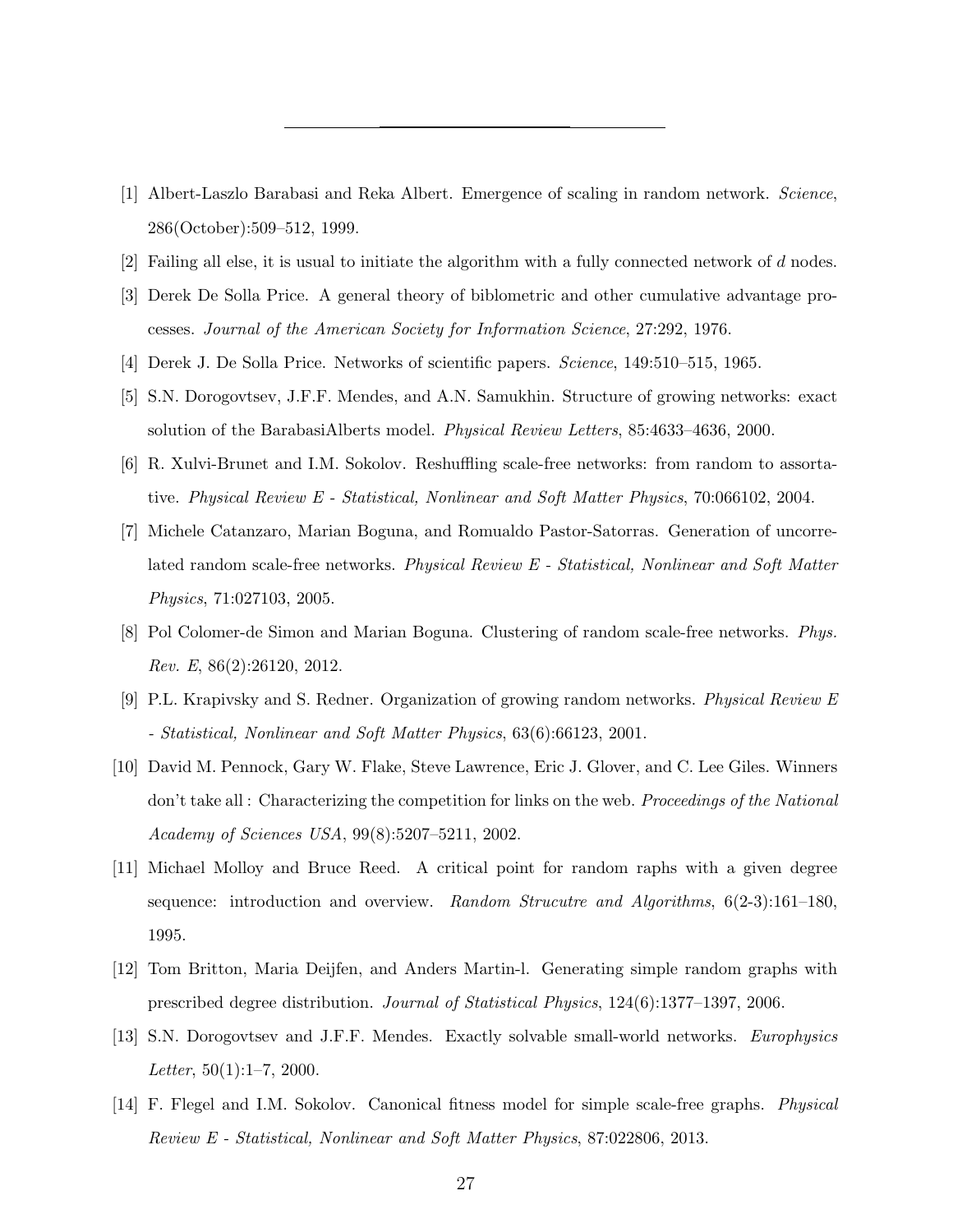- [15] K. Judd, M. Small, and T. Stemler. What exactly are the properties of scale-free networks? Europhysics Letters, 103: 58004, 2013. http://arxiv.org/abs/1305.7296.
- [16] Michael Small, Xiaoke Xu, Jin Zhou, Jie Zhang, Junfeng Sun, and Jun-an Lu. Scale-free networks which are highly assortative but not small world 1. Physical Review E - Statistical, Nonlinear and Soft Matter Physics, 77:1–7, 2008.
- [17] Jin Zhou, Xiaoke Xu, Jie Zhang, Junfeng Sun, and Michael Small. Generating an assrtative network with a given degree distribution. International Journal of Bifurcation and Chaos, 18(11):3495–3502, 2008.
- [18] M.E.J. Newman. The structure and function of complex networks. SIAM Review, 45(2):167– 256, 2003.
- [19] Ping Li, Jie Zhang, and Michael Small. Emergence of scaling and assortative mixing through altruism. Physica A, 390:2192, 2011.
- [20] Xiao-ke Xu, Jie Zhang, and Michael Small. Rich-club connectivity dominates assortativity and transitivity of complex networks. Physical Review E, 82:046117, 2010.
- [21] Duncan S. Callaway, John E. Hopcroft, Jon M. Kleinberg, M.E.J. Newman, and Steven H. Strogatz. Are randomly grown graphs really random. Physical Review E, 64(4):41902, 2001.
- [22] Aaron Clauset and Cosma Rohilla Shalizi. Power-law distributions in empirical data. SIAM Review, 51(4):661–703, 2009.
- [23] M.L. Goldstein, S.A. Morris, and G.G. Yen. Problems with fitting to the power-law distribution. The European Physical Journal B - Condensed Matter and Complex Systems, 41(2):255– 258, 2004.
- [24] Of course, there is nothing special about the power law here. The same reasoning works with any degree distribution of interest.
- [25] Persi Diaconis. Some things weve learned (about Markov chain Monte Carlo ). Bernoulli, 19: 1294–1305, 2013.
- [26] P. Diaconis, G. Lebeau, and L. Michel. Analysis of a nonreversible Markov chain sampler. Ann. Appl. Probab, 10:726–752, 2011.
- [27] Yuguo Chen, Persi Diaconis, Susan P. Holmes, and Jun S. Liu. Sequential Monte Carlo methods for statistical analysis of tables. Journal of the American Statistical Association, 100:469:109–120, 2005.